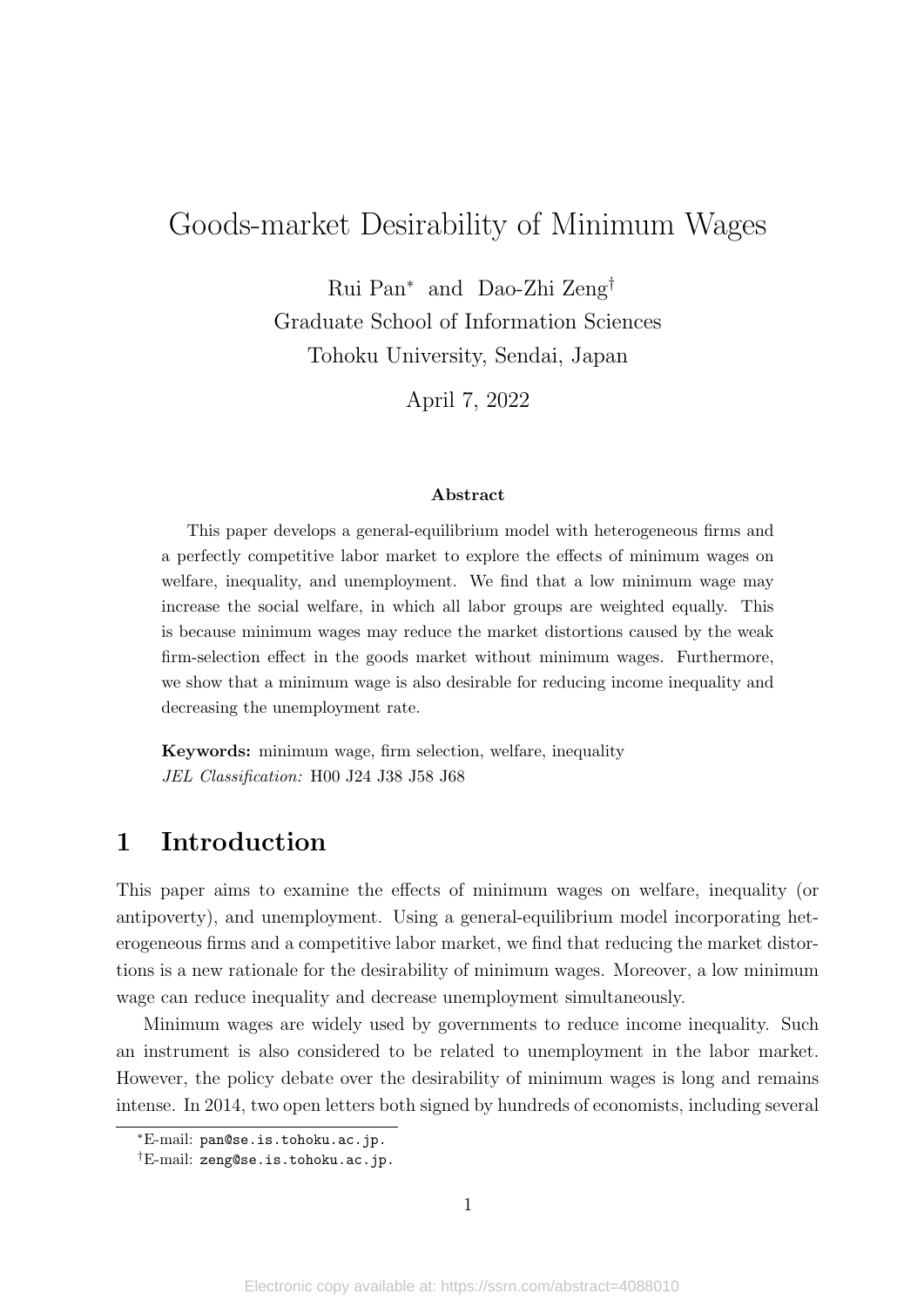Nobel Prize winners, were sent to US federal policymakers, expressing opposite opinions on the effect of raising minimum wages.<sup>1</sup> Proponents emphasize the antipoverty benefits as a minimum wage increases the wages of low-skilled workers. Opponents argue that minimum wages reduce employment, thereby worsening the welfare of workers who lose their jobs. However, such a negative effect is not supported by recent empirical literature (e.g., Card and Kruger, 1994; Cengiz, Dube, Lindner, and Zipperer, 2019).

For a long time, the desirability of minimum wages was proposed based on two rationales: their efficiency in reducing the losses from monopsony power in the labor market (e.g., Ahlfeldt, Roth, and Seidel, 2022) and redistributing the economic output from high-income workers to low-income workers (e.g., Berger, Herkenhoff, and Mongey, 2022). Two assumptions are crucial for these discussions. First, the labor market is limited to a monopsonistic one. Second, the desirability of minimum wages in redistribution depends on the relative weights of labor groups in the social welfare. It is not known whether minimum wages are still desirable without those assumptions.

To fill the theoretic gap, we take another approach by focusing on the goods market. We use a closed-economy version of the heterogeneous-firms model of Melitz and Ottaviano (2008). There are two types of workers (high- and low-skilled) and two sectors in the model. The labor market is perfectly competitive. Two types of workers can work in either sector. In the numeraire good sector (sector A henceforth), two types of workers employ themselves to produce homogeneous good A. We assume that high-skilled workers have a higher productivity level in sector A. In the manufacturing sector (sector M henceforth), firms produce differentiated goods under monopolistic competition. Firms employ high-skilled workers as entry costs and low-skilled workers as the only marginal input. The minimum wage is binding in sector M for firms to employ low-skilled workers. Specifically, after observing the policy of minimum wages, firms decide whether to employ high-skilled workers to enter the goods market. After paying this entry cost, firms observe their marginal cost and decide whether to employ low-skilled workers.

To explain our findings, we highlight two driving forces in the model. The first one is a selection effect: an increase in the minimum wage results in a lower cutoff cost level for producing. Evidence for the selection effect is found in China (Bai, Chatterjee, Krishna, and Ma, 2021). The second effect is a reallocation effect: an increase in minimum wages enlarges the employment of low-cost firms and shrinks that of high-cost firms. Evidence for the reallocation effect is found in recent literature. (Clemens, Kahn, and Meer, 2021; Dustmann, Lindner, Schonberg, Umkehrer, and Vom Berge, 2022).

Our first important result is that a country can gain from the introduction of minimum

<sup>&</sup>lt;sup>1</sup>See Gerritsen and Jacobs (2020). The letters are available at www.epi.org/ minimum-wage-statement and http://nebula.wsimg.com/faf44fea2172ad008b46a64835ae2492? AccessKeyId=D2418B43C2D698C15401&disposition=0&alloworigin=1.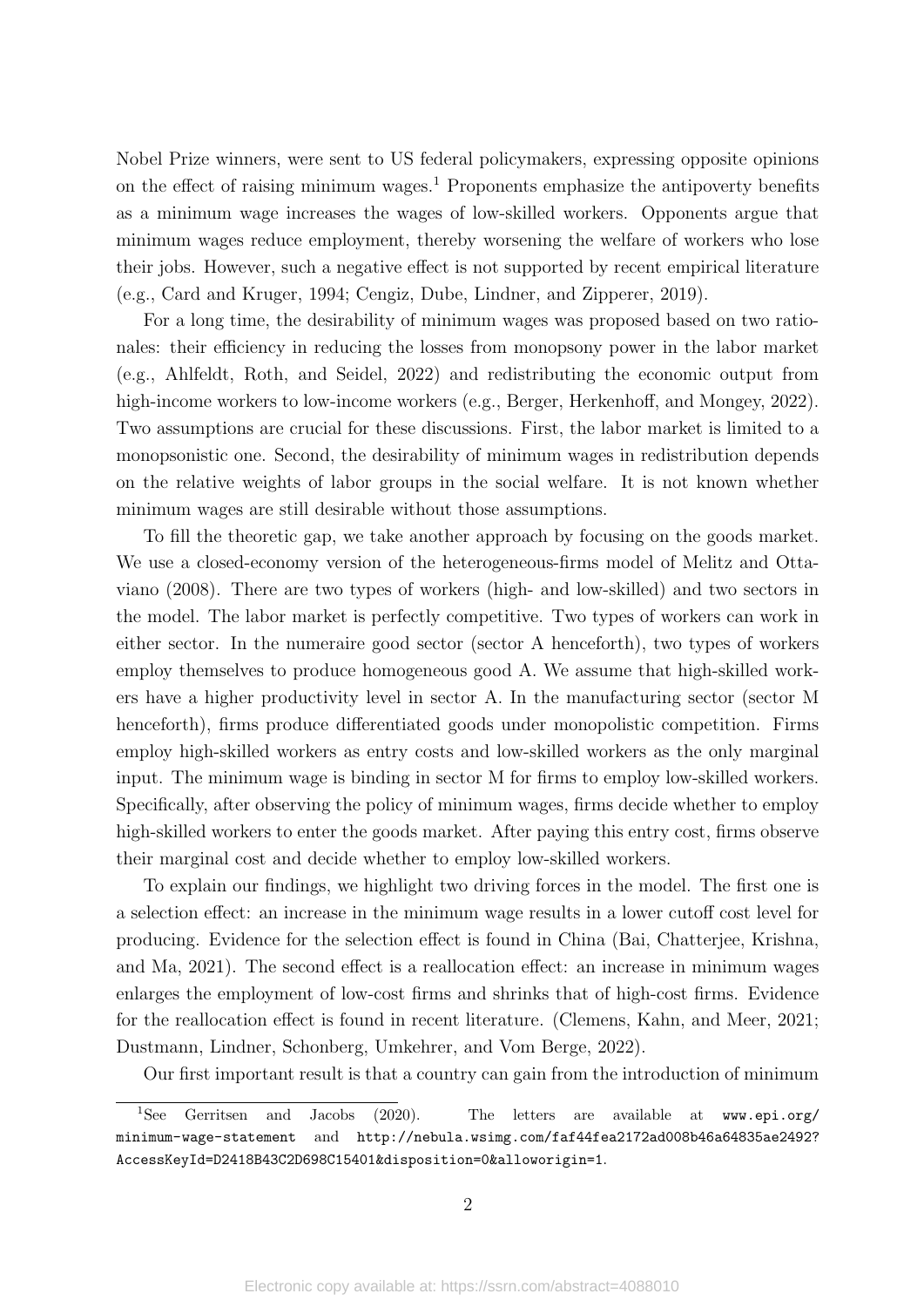wages. According to Nocco, Ottaviano, and Salto (2014), in the market without minimum wages, the firm selection in equilibrium is weaker than that in optimum. Furthermore, lowcost firms are smaller and high-cost firms are larger than optimal in the market equilibrium without minimum wages. Introducing a minimum wage results in a lower cutoff cost level for firms to be active. Compared with the situation without minimum wages, more firms are expelled from the market, which reduces the intensity of firm competition in sector M. Moreover, the reallocation effect may occur by which (relatively) low-cost firms produce more and (relatively) high-cost firms shrink their production. Thus, minimum wages may reduce distortions in the goods market and increase the efficiency of production, which ultimately increases welfare. Nevertheless, the minimum wage system is not beneficial to all workers. We show that only low-skilled workers working in section M are net winners, while other workers are net losers.

To investigate the efficiency of minimum wages in decreasing inequality, we look at two aspects of income inequality, namely, the inter-group inequality between low-skilled and high-skilled workers and the inequality among all individuals. The inter-group inequality is measured by the ratio of high-skilled workers' average income to low-skilled workers' average income, while the Gini coefficient is used to measure the inequality among all individuals. We show that inter-group inequality decreases under minimum wages. The Gini coefficient decreases with a low minimum wage if the preference intensity for differentiated products relative to the numeraire is large.

Furthermore, we find the positive effects of minimum wages on the employment rate using an alternative model that considers the costs of work. Workers with positive net income choose to work. Minimum wages affect employment rate via two channels: the first is a negative one, increasing the competition tightness of the labor market; the second is a positive one, encouraging an additional labor supply. We show that a low minimum wage reduces the unemployment rate.

This paper contributes to three streams of literature. The first one clarifies a new effect of minimum wages on welfare from the goods market. Most previous papers examined the efficiency of minimum wages on welfare by combining the competitive labor markets with an optimized redistributive tax (Allen, 1987; Guesnerie and Roberts, 1987; Dreze and Gollier, 1993; Marceau and Boadway, 1994; Boadway and Cuff, 2001; Gerritsen and Jacobs, 2020; Lavecchia, 2020). All of these papers show that minimum wages increase welfare only if they can reduce the labor market distortions caused by redistributive income taxation. In a setting with competitive labor markets, Lee and Saez (2012) show that minimum wages increase welfare as long as the welfare weight on low-skilled workers is greater than the weight on high-skilled workers, the demand elasticity of low-skilled labor is finite, the supply elasticity of low-skilled labor is positive, and the rationing of unemployment is efficient (the lowest-surplus workers are hit by unemployment first).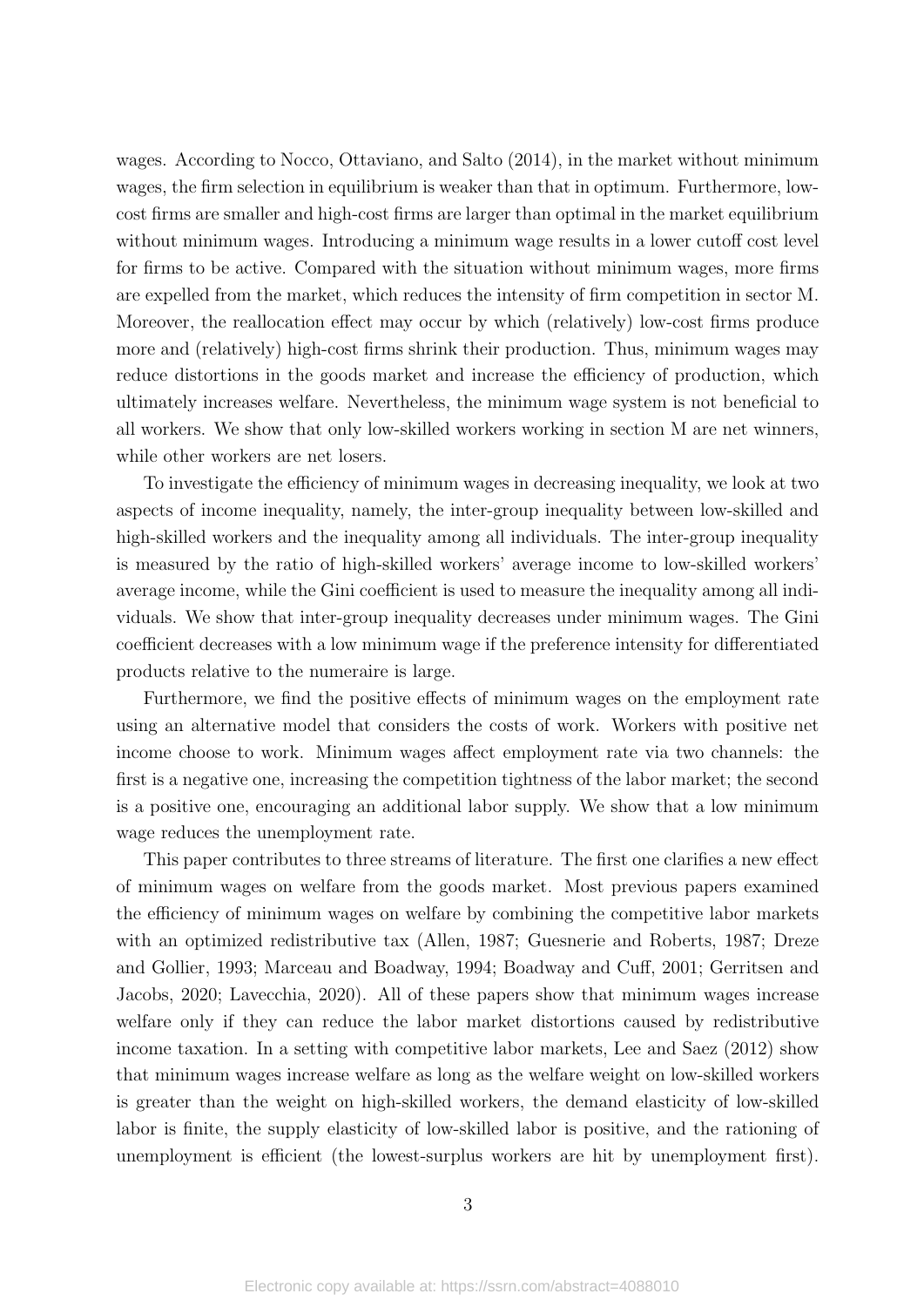Simon and Wilson (2021) focus on centralized and decentralized minimum wage policy setting by extending the Lee and Saez (2012) model to a two-jurisdiction framework with mobile agents, regional governments, and a federal government. They derive sufficient conditions for the desirability of a binding minimum wage from the perspective of both a local and central government. Unlike the previous studies focusing on labor market distortions, we present a mechanism showing that minimum wages are desirable if selecting firms brings the goods market closer to its efficient level.

The second stream is the theoretical study of the effects of minimum wages on inequality or antipoverty. Previous empirical studies suggest that minimum wages helped reduce wage inequality in the United States (DiNardo, Fortin, and Lemieux, 1996; Lee, 1999; David, Manning, and Smith, 2016; Dube, 2019), Germany (Dustmann, Lindner, Schonberg, Umkehrer, and Vom Berge, 2022), and Brazil (Neumark, Cunningham, and Siga, 2006). In contrast, MaCurdy (2015), after examining various mechanisms to understand who pays for the minimum wages, argues that the introduction of minimum wages is an ineffectual antipoverty policy. Our paper enriches the theoretical study by establishing a general equilibrium including both the labor market and the goods market. We offer novel analysis of the antipoverty effect by two dimensions: inequalities across groups and among individuals.

The third stream is the theoretical study of the effect of minimum wages on unemployment, which remains one of the most widely studied and most controversial topics in labor economics. Card and Kruger (1994) show a positive effect of minimum wages on employment by examining fast-food employment in New Jersey. More empirical studies support their work and report a non-negative employment effect of minimum wages (Card and Krueger, 2000; Zavodny, 2000; Dube, Naidu, and Reich, 2007; Dube, Lester, and Reich, 2010; Allegretto, Dube, and Reich, 2011; Cengiz, Dube, Lindner, and Zipperer, 2019). Some authors argue that labor market frictions play an important role in the near-zero employment effect of minimum wages (Rebitzer and Taylor, 1995; Bhaskar, Manning, and To, 2002; Van Den Berg, 2003; Flinn, 2011; Dube, Lester, and Reich, 2016; Clemens, and Strain, 2021). In contrast, our paper reveals that the positive employment effect of minimum wages might result from the fact that more low-skilled workers are encouraged to search for jobs, which increases the labor supply.

This paper is also related to recent studies on the market distortions of monopolistic competition models when consumer preferences are not CES (constant elasticity of substitution). Assuming additively separable preferences with a general subutility function form, Dhingra and Morrow (2019) consider a one-sector monopolistic competition model with heterogeneous firms. They show that the market equilibrium coincides with the social optimum under the CES demand, but market allocations do not match the optimum under any non-CES demand. Their work is further extended to a setting with multi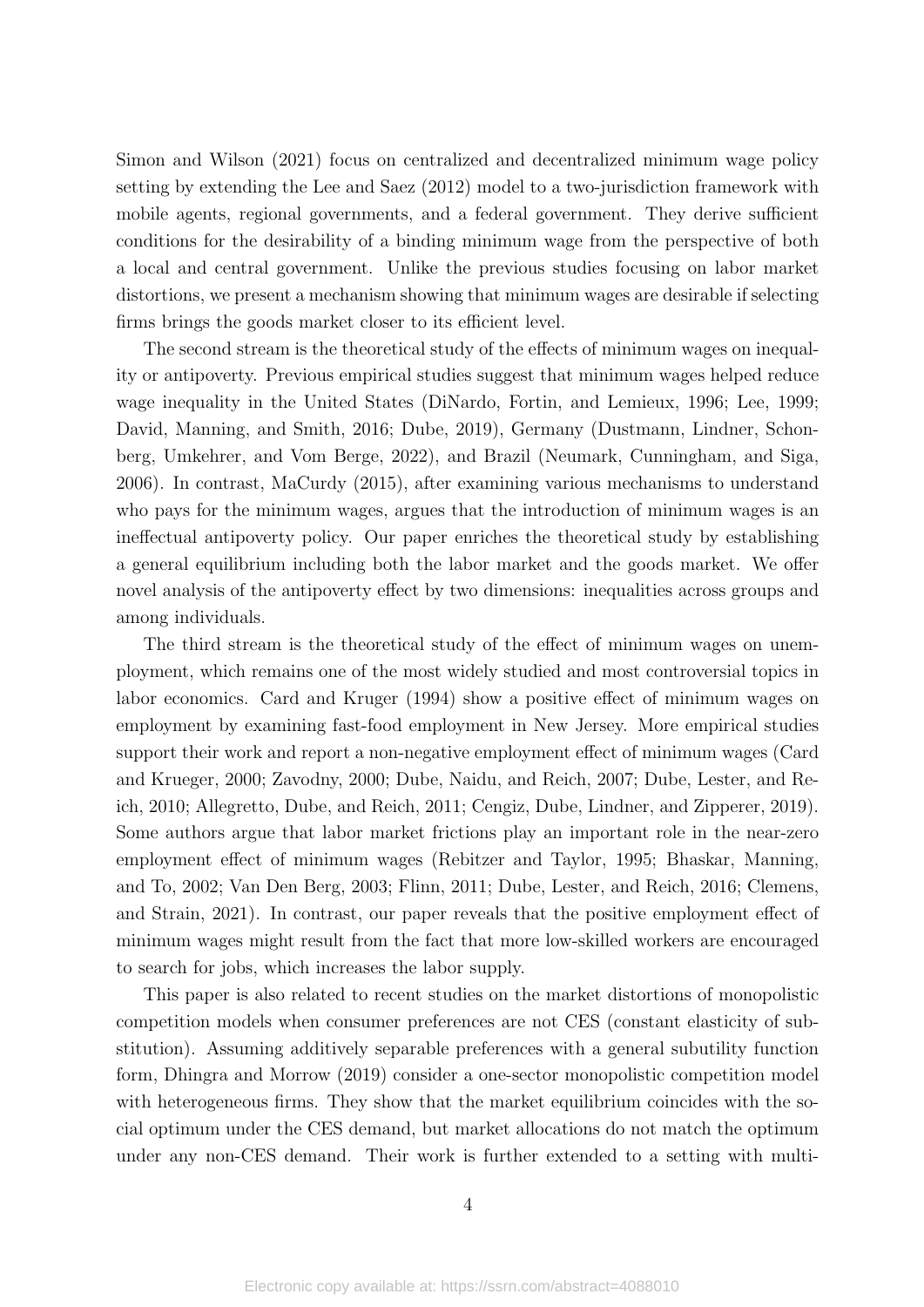ple sectors by Behrens, Mion, Murata, and Suedekum (2020). Our analysis of welfare is consistent with theirs, although we choose a quasi-linear quadratic utility rather than an additively separable one.

The rest of the paper is organized as follows. Section 2 presents the basic framework without minimum wages. In Section 3, we analyze the welfare and Gini coefficient changes in minimum wages. In Section 4, we take into account costs of work and analyze the impacts of minimum wages on unemployment rates. Finally, Section 5 concludes.

### **2 The model**

We revise the model of Melitz and Ottaviano (2008) by incorporating minimum wages in a closed economy. There are two sectors: a differentiated good sector (sector M) and a numeraire good sector (sector A).

#### **2.1 Preference and demand**

All individuals share the same preferences given by

$$
U = q_0^c + \alpha \int_{i \in \Omega} q_i^c \, di - \frac{\gamma}{2} \int_{i \in \Omega} (q_i^c)^2 \, di - \frac{\eta}{2} \left( \int_{i \in \Omega} q_i^c \right)^2, \quad \alpha > 0, \ \beta > 0, \ \gamma > 0, \tag{1}
$$

where  $q_0^c$  and  $q_i^c$  represent the individual consumption levels of the numeraire good and variety  $i \in \Omega$ , respectively. Parameter  $\alpha$  represents the preference intensity for the differentiated products relative to the numeraire,  $\gamma$  is the degree of love for variety, and  $\eta$  describes substitutability between the differentiated varieties. In particular, varieties are perfect substitutes and consumers only care about their consumption level over all varieties when  $\gamma$  is close to 0.

The budget constraint is written as:

$$
I + \bar{q}_0 = \int_{i \in \Omega} q_i^c p_i di + q_0^c,
$$

where *I* is the individual's net income,  $\bar{q}_0$  is the initial endowment. We assume that the initial endowment is large enough, (e.g.,  $\bar{q}_0 > 1$ ), that the demand of each consumer for the numeraire good is always positive  $(q_0^c > 0)$ .

From the FOC of the utility maximization problem, the inverse demand for each variety *i* is given by

$$
p_i = \alpha - \gamma q_i^c - \eta Q^c, \quad Q^c = \int_{i \in \Omega} q_i^c di,
$$
\n(2)

whenever  $q_i^c > 0$ . Let  $\Omega^* \subset \Omega$  be the subset of varieties that are consumed (i.e.,  $q_i^c > 0$ ) and  $N = |\Omega^*|$ . Equation (2) can be inverted to yield the linear market demand system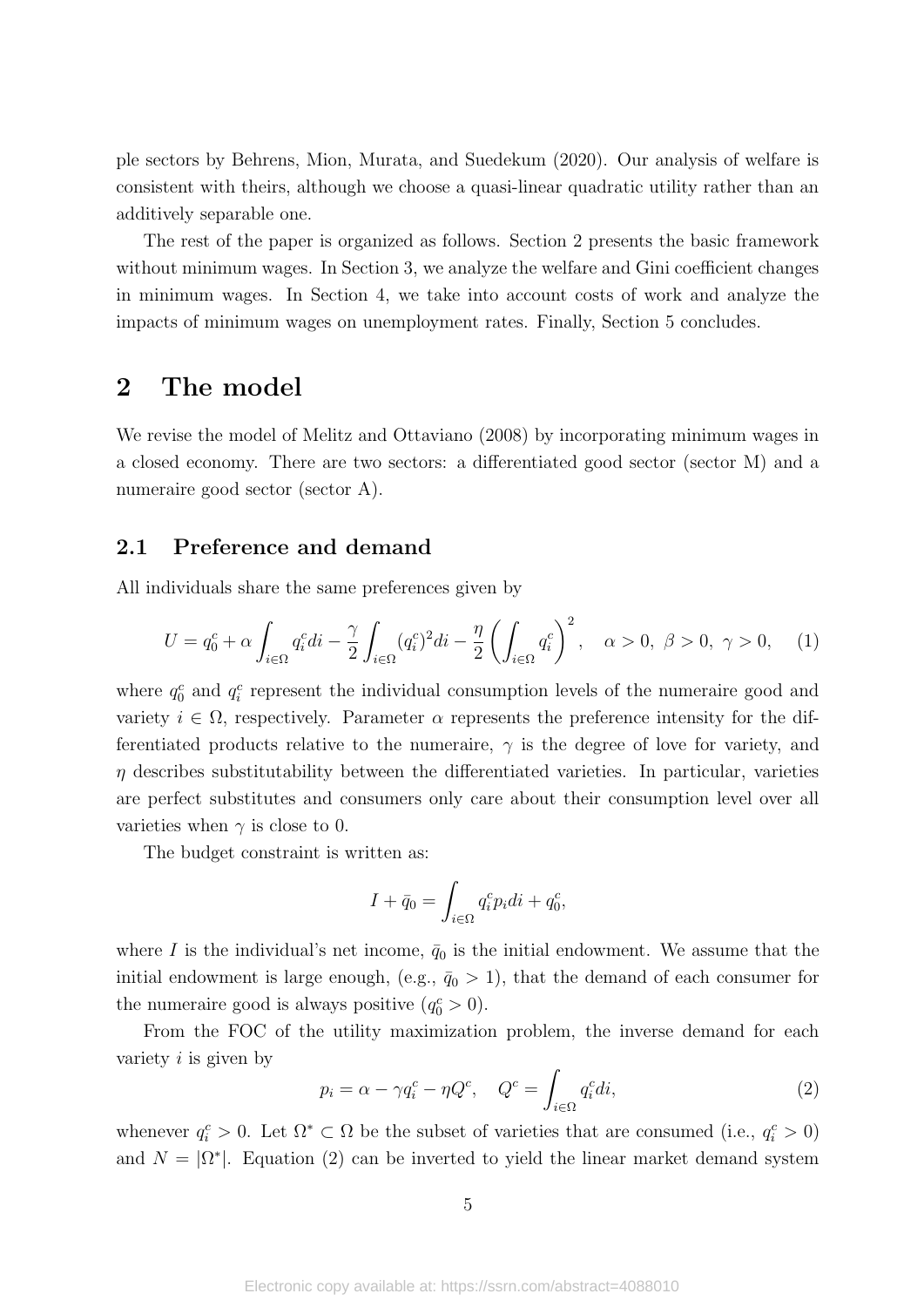for these varieties:

$$
q_i \equiv Lq_i^c = \frac{\alpha L}{\gamma + \eta N} - \frac{L}{\gamma} p_i + \frac{\eta N}{\gamma + \eta N} \frac{L\bar{p}}{\gamma}, \qquad \bar{p} = \frac{1}{N} \int_{i \in \Omega^*} p_i di. \tag{3}
$$

Let

$$
p_{\max} \equiv \frac{\alpha \gamma + \eta N \bar{p}}{\gamma + \eta N}.
$$

This represents the price by which the demand for a variety (3) is driven to 0. Note that  $(2)$  implies  $p_{\text{max}} \leq \alpha$ .

#### **2.2 Labor supply and production**

The labor market has two types of workers:  $(1 - \lambda)L$  high-skilled workers and  $\lambda L$  lowskilled workers. The costs to individuals of work are 0, thus all individuals will choose to work.<sup>2</sup> In sector A, workers are employed by themselves. One unit of low-skilled labor can produce one unit of the numeraire good and the wages are  $w_{Al} = 1$ . Meanwhile, one unit of high-skilled labor can produce  $a > 1$  units of the numeraire good and the wages are  $w_{Ah} = a$ .

In sector M, there is a continuum of monopolistically competitive firms. Following Melitz and Ottaviano (2008), firms are ex-ante identical. After making the irreversible investment of one unit of high-skilled labor as the sunk cost of entry into the market, a firm observes its marginal unskilled-labor requirement *c<sup>l</sup>* , which is randomly drawn from a cumulative distribution  $G(c_l)$ .<sup>3</sup> Each firm then decides whether to produce or exit.

We also follow the previous literature by assuming a Pareto distribution of  $c_l$  such that

$$
G(c_l) = \left(\frac{c_l}{c_M}\right)^{\kappa}, \qquad c_l \in (0, c_M], \quad \kappa \ge 1,
$$
\n
$$
(4)
$$

where  $\kappa$  is the shape parameter describing the degree of firm heterogeneity and  $c_M > 0$ represents the upper bound of *c<sup>l</sup>* . Furthermore, we impose some technical assumptions:

$$
L > 2(\kappa + 1)(\kappa + 2)\frac{\gamma a}{c_M^2},\tag{5}
$$

$$
\alpha > 2c_M,\tag{6}
$$

$$
\eta > \frac{\alpha^2(\kappa + 1)}{4(\kappa + 2)},\tag{7}
$$

$$
\frac{4c_M\kappa}{\alpha(\kappa+1)}\left(1-\frac{c_M}{\alpha}\right)<\lambda<1-\frac{4c_M}{a\alpha(\kappa+1)}\left(1-\frac{c_M}{\alpha}\right). \tag{8}
$$

<sup>&</sup>lt;sup>2</sup>Section 4 relaxes this assumption using an alternative model with working cost.

<sup>3</sup>Since workers are homogeneous in Melitz and Ottavianao (2008), that model does not distinguish the labor inputs of marginal costs and entry costs.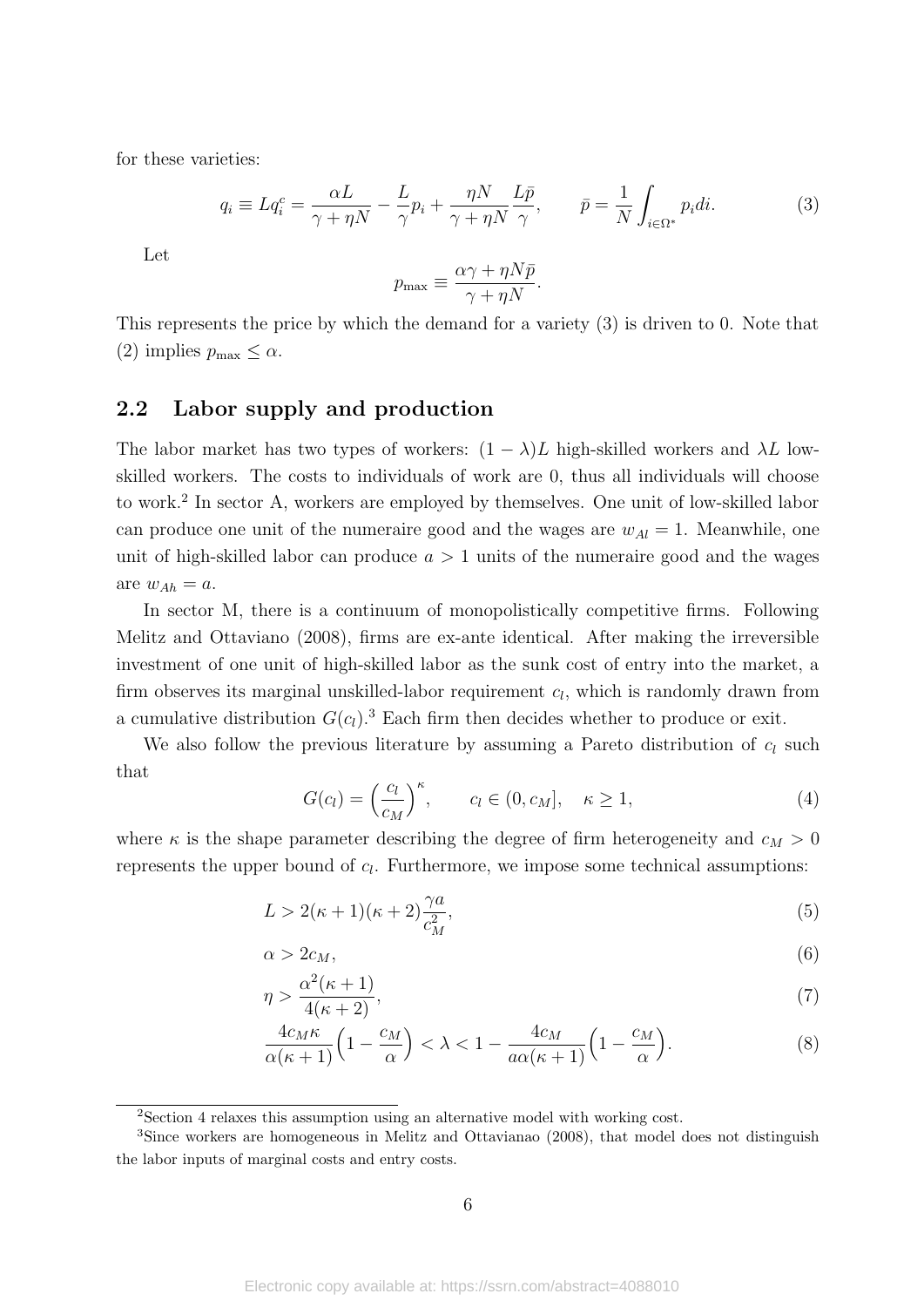Inequality (5) requires a large total population. Inequality (6) requires that the preference intensity of differentiated goods is large enough. By (7), the substitutability between varieties is large enough. Melitz and Ottaviano (2008) explain this condition in terms of  $\alpha$  in their footnote 7. The inequalities of (8) imply that the amounts of low-skilled labor and high-skilled labor are not extremely large or small. Given  $a > 1$ , it is easy to verify that its left-hand side is smaller than its right-hand side.

Let  $w_{Ml}$  be the wage rate of low-skilled labor working in sector M. Without a minimum wage system,  $w_{Ml} = w_{Al} = 1$  holds because of the free mobility of low-skilled workers between sectors M and A. However,  $w_{MI} = w$  if a minimum wage policy of  $w$  is imposed. In contrast,  $w_{Al} = 1$  remains true because sector A is an informal labor market sector in which workers employ themselves.

The marginal cost of a firm with  $c_l$  is given as  $c(c_l) = c_l w_{Ml}$ . The gross profit of a firm in sector M is  $\pi(c_l) = [p(c_l) - c_l w_{Ml}]q(c_l)$ . The FOC to maximize the profit gives the following relationship between the optimal price  $p(c_l)$  and the output level  $q(c_l)$ :

$$
q(c_l) = (L/\gamma)[p(c_l) - c_l w_{Ml}].
$$

Using (2), the optimal price and the optimal gross profit are

$$
p(c_l) = \frac{c_{lD} + c_l}{2} w_{Ml} \quad \text{and} \quad \pi(c_l) = \frac{L}{4\gamma} [c_{lD} - c_l]^2 w_{Ml}^2,
$$
\n(9)

respectively, where  $c_{lD}$  is the cutoff marginal labor requirement at which the firm is indifferent between remaining in the industry and exiting. The expression of *clD* is given by

$$
p(c_{lD}) = c(c_{lD}) = c_{lD}w_{Ml} = p_{\text{max}} = \frac{\alpha \gamma + \eta N \bar{p}}{\eta N + \gamma}.
$$
\n(10)

The above equations give the mass of active firms

$$
N = \frac{\gamma}{\eta} \frac{\alpha - c_{lD} w_{Ml}}{c_{lD} w_{Ml} - \bar{p}}.
$$
\n(11)

Before the entry, the expected profit of a firm is  $\int_0^{c_{lD}} \pi(c_l) dG(c_l) - w_{Mh}$ , where  $w_{Mh}$  is the wage rate of high-skilled labor in sector M. We have  $w_{Mh} = w_{Ah} = a$  because of the free mobility of high-skilled workers between two sectors. The free entry condition gives

$$
\int_0^{c_{lD}} \pi(c_l) dG(c_l) = \frac{L}{4\gamma} \int_0^{c_{lD}} [c(c_{lD}) - c(c_l)]^2 dG(c_l) = a.
$$
\n(12)

#### **2.3 Market equilibrium without minimum wage system**

In an economy without a minimum wage requirement, we have  $w_{Ml} = 1$ . The marginal cost and price of each firm are given by

$$
c(c_l) = c_l, \qquad p(c_l) = \frac{c_{lD} + c_l}{2}.
$$
\n(13)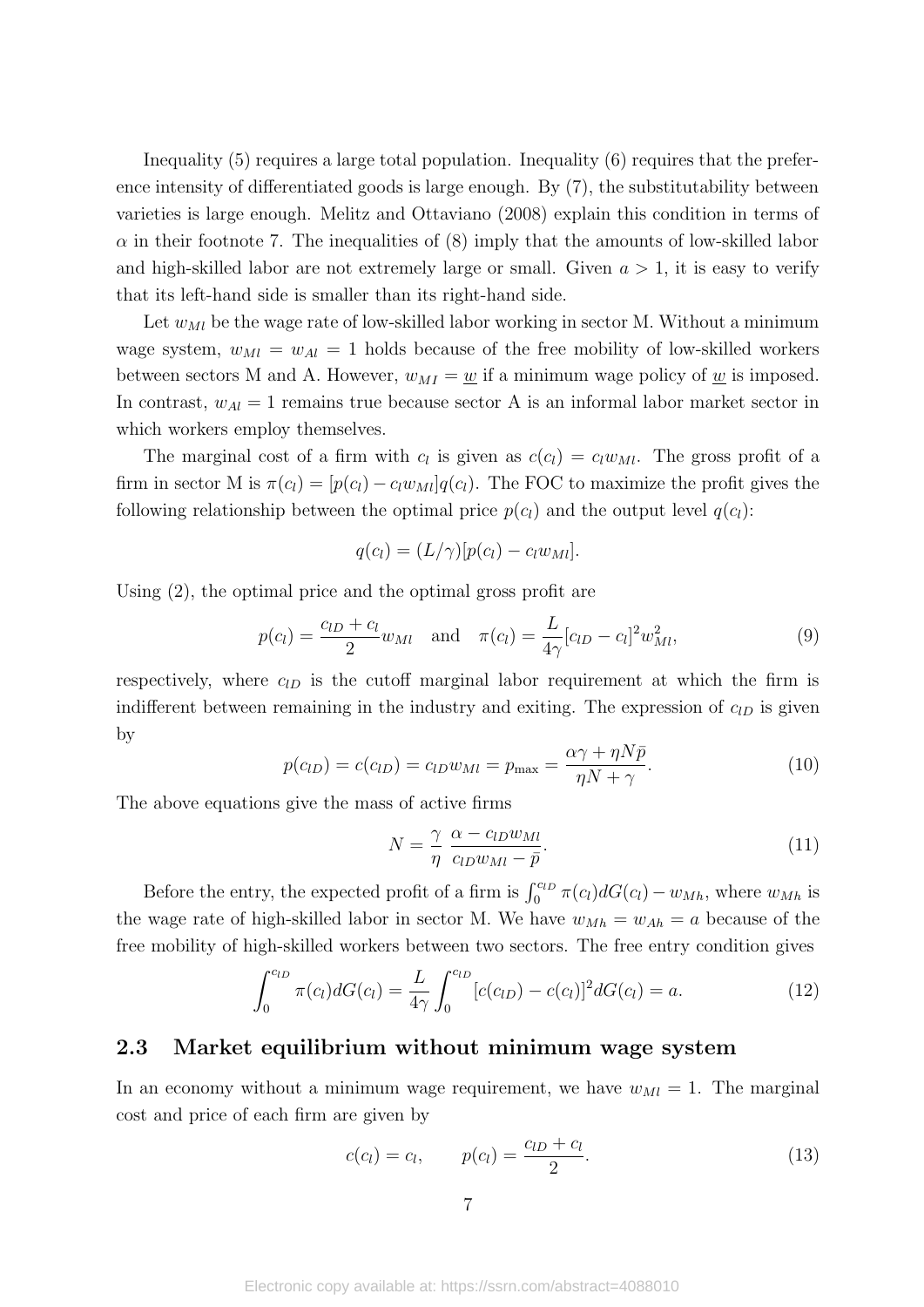Combining equations  $(3)$ ,  $(10)$ ,  $(12)$ , and  $(13)$ , the equilibrium cutoff  $c_{lD}$  and the mass of firms *N* are determined. The cutoff marginal labor requirement is given by

$$
c_{lD}^0 \equiv \left[\frac{2(\kappa+1)(\kappa+2)\gamma a(c_M)^{\kappa}}{L}\right]^{\frac{1}{\kappa+2}}.\tag{14}
$$

Assumption (5) gives

$$
c_{lD}^0 < c_M \tag{15}
$$

immediately.

According to (11), the mass of surviving firms is

$$
N^{0} = \frac{2(\kappa + 1)\gamma}{\eta} \left(\frac{\alpha}{c_{lD}^{0}} - 1\right),
$$

where the positiveness of  $N^0$  (i.e.,  $\alpha > c_{lD}^0$ ) is ensured by (6) and (15). The low-skilled labor demand of firm  $c_l$  is  $q(c_l)c_l$ . Therefore, the amount of low-skilled labor in sector M,  $L_{Ml}^0$ , is given by

$$
L_{MI}^{0} = \frac{N^{0}}{G(c_{1D})} \int_{0}^{c_{1D0}} q(c_{l}) c_{l} dG(c_{l}) = \frac{\kappa (c_{1D}^{0})^{2} L N^{0}}{2(\kappa + 1)(\kappa + 2)\gamma} = \frac{\kappa (\alpha - c_{1D}^{0}) c_{1D}^{0} L}{(\kappa + 2)\eta}
$$
  
<  $\langle \lambda L, (16) \rangle$ 

where inequality (16) is ensured by  $(5)$ — $(8)$ .<sup>4</sup> Thus, the low-skilled labor supply is large enough to meet the demand in sector M. Meanwhile, the low-skilled workers who are not employed by firms in sector M choose to employ themselves in sector A. The technology of producing the numeraire good is constant returns to scale, which generates sufficient demand for low-skilled labor in sector A. Thus, the amount of low-skilled workers in sector A is  $L_{Al}^{0} = \lambda L - L_{Ml}^{0}$ .

Each firm employs one high-skilled labor as the entry cost. Therefore, the demand for high-skilled workers in sector M equals the mass of entrants given by

$$
L_{Mh}^{0} = \frac{N^{0}}{G(c_{lD})} = \frac{2(\kappa + 1)\gamma(c_{M})^{\kappa}}{\eta c_{lD}^{0}} (\alpha - c_{lD}^{0}) c_{lD}^{0} = \frac{(\alpha - c_{lD}^{0}) c_{lD}^{0} L}{a(\kappa + 2)\eta}
$$
  
< 
$$
< (1 - \lambda)L,
$$

where the inequality is ensured by  $(6)$ ,  $(7)$ , and  $(8)$  for reasons similar to those given in footnote 4. Thus, the high-skilled labor supply is large enough to meet the demand in sector M. Note that the remaining skilled labor works in sector A, whose amount is  $L_{Ah}^{0} = (1 - \lambda)L - L_{Mh}^{0}$ .

 $^{4}$ Inequalities (6) and (15) give  $(\alpha - c_{1D}^{0})c_{1D}^{0} < (\alpha - c_{M})c_{M}$ . From (7) and (8), we have  $L_{M1}^{0}$  <  $L[4\kappa/(\kappa+1)](1-c_M/\alpha)c_M/\alpha < \lambda L$ .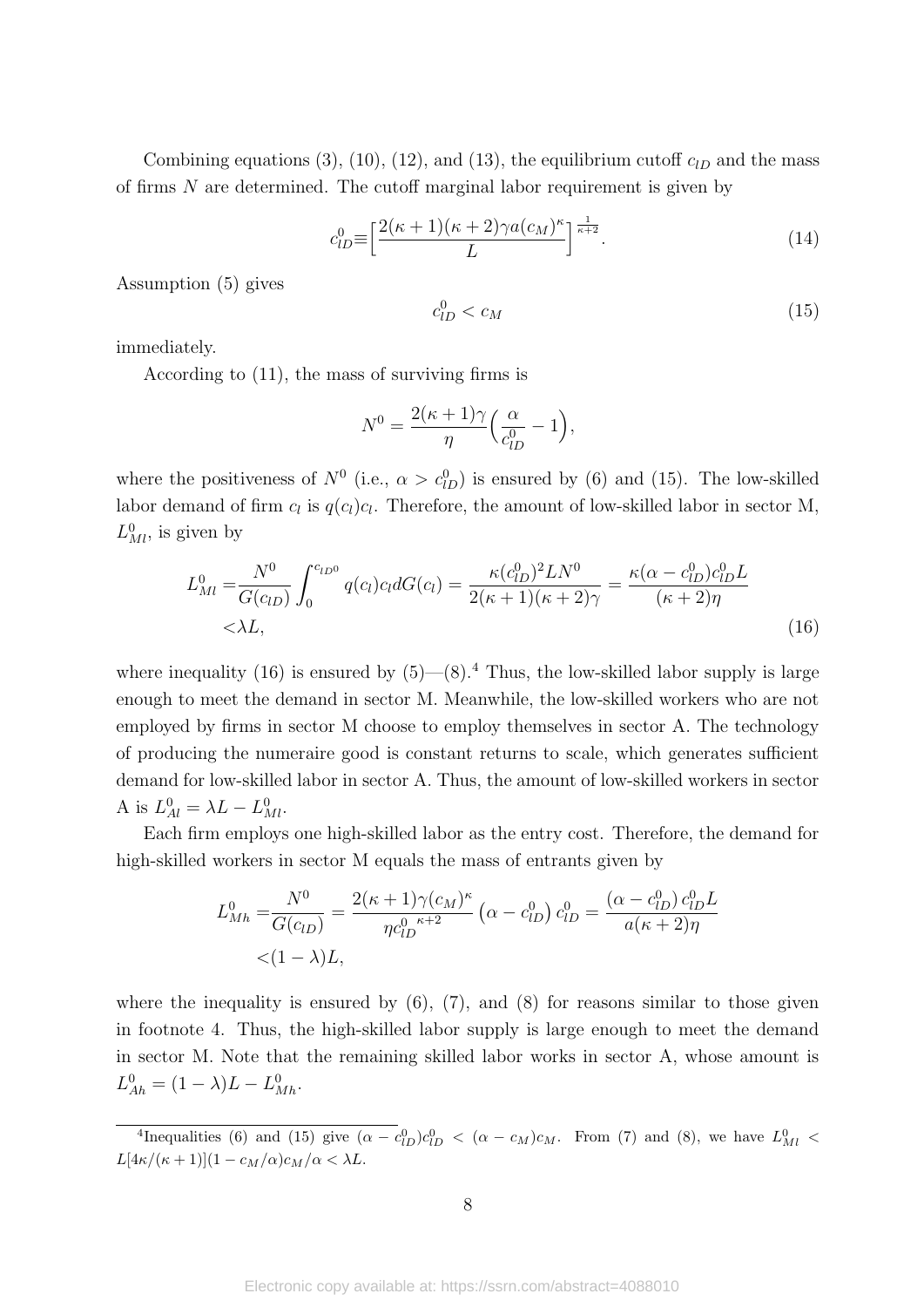### **3 Minimum wage system**

Now we assume that the government imposes a minimum wage rate  $w > 1$ ,<sup>5</sup> which is binding in sector M. In sector A, individuals are employed by themselves, thus minimum wages are not guaranteed.<sup>6</sup>

Following Lee and Saez (2012) and Lavecchia (2020), we mostly focus on minimum wages just above the market equilibrium wages earned by low-skilled workers. Specifically, we assume

$$
\underline{w} \le \min\bigg\{a, \left(\frac{c_M}{c_{lD}^0}\right)^{\frac{\kappa+2}{\kappa}}\bigg\}.\tag{17}
$$

The first part implies that wages of high-skilled workers are not directly related to the minimum wage rate. Accordingly, the high-skilled workers' wages remain *a*. The second part is imposed to ensure the existence of active firms. In fact,  $p_{\text{max}} \leq \alpha$  holds from (2). No firm is active if the labor costs are too high to allow for positive profits in sector M.

Given  $w_{M} = w$ , after substituting  $G(c_l)$  using (4),  $\pi(c_l)$  using (9), and  $c(c_{lD})$  using (10) into equation (12), the cutoff marginal labor requirement level  $c_{1D}$  is derived as

$$
c_{lD}^{1} \equiv c_{lD}^{0} \underline{w}^{-\frac{2}{\kappa+2}} \left( < c_{lD}^{0} < c_M < \frac{\alpha}{2} \right),\tag{18}
$$

where inequalities are obtained from  $w > 1$  and the results of Section 2.3.

The averages of firm-level performance measures are

$$
\bar{p} = \frac{2\kappa + 1}{2\kappa + 2} c_{lD}^1 \underline{w}, \quad \bar{c} = \frac{\kappa}{\kappa + 1} c_{lD}^1 \underline{w}, \quad \bar{q} = \frac{L}{2\gamma} \frac{1}{\kappa + 1} c_{lD}^1 \underline{w}.
$$
\n(19)

The mass of surviving firms is

$$
N^{1} = \frac{2(\kappa + 1)\gamma}{\eta} \left(\frac{\alpha}{c_{lD}^{1}\underline{w}} - 1\right),\tag{20}
$$

where the positiveness of  $N^1$  is ensured by (17) and (18).

#### **3.1 Labor market**

The demand for low-skilled workers employed in sector M is

$$
L_{Ml}^{1} = \frac{N^{1}}{G(c_{lD}^{1})} \int_{0}^{c_{lD}^{1}} q(c_{l}) c_{l} dG(c_{l}) = \frac{\kappa L}{(\kappa + 2)\eta} c_{lD}^{1} (\alpha - c_{lD}^{1} \underline{w})
$$
(21)

<sup>&</sup>lt;sup>5</sup>For convenience, with slight abuse of notation, the system without a minimum wage is also treated as a special case of  $w = 1$  later.

 $6$ Sector M can be regarded as the formal labor market sector, and sector A is the informal labor market sector in the two-sector models of Welch (1974); Gramlich, Flanagan, and Wachter (1976); and Mincer (1976).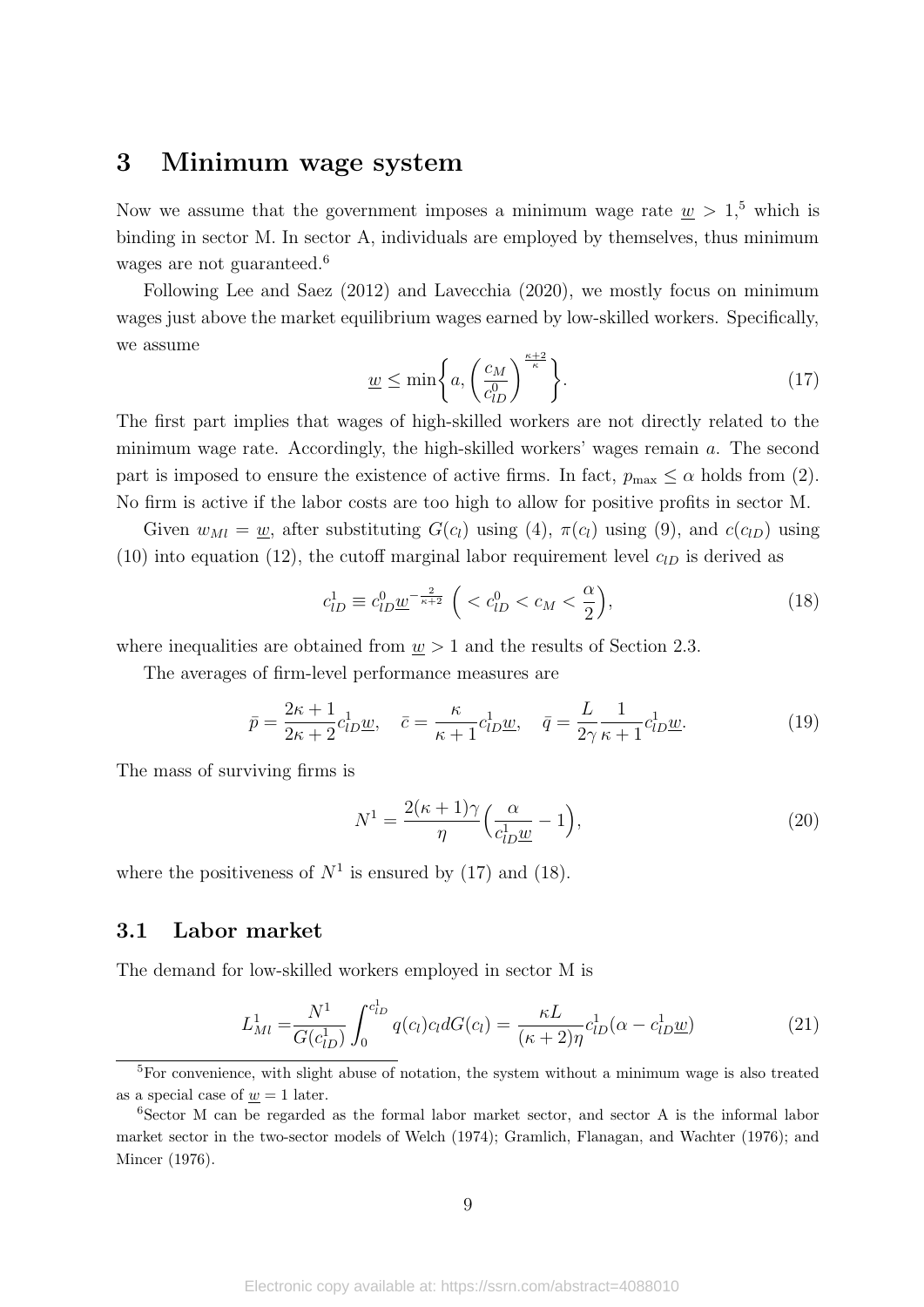$$
< L_{Ml}^{0} < \lambda L,
$$

where the first inequality is from  $\underline{w} > 1$  and (18) directly, and the second inequality is from (16). The amount of low-skilled labor in sector A is  $L_{Al}^1 = \lambda L - L_{Ml}^1$ . The demand for high-skilled workers in sector M is given by

$$
L_{Mh}^1 = \frac{N^1}{G(c_{lD}^1)} = \frac{\alpha^2}{a(\kappa+2)\eta} \left(1 - \frac{c_{lD}^1 \underline{w}}{\alpha}\right) \frac{c_{lD}^1 \underline{w}}{\alpha} L < (1-\lambda)L,
$$

where the inequality is ensured by  $(6)$ ,  $(7)$ ,  $(8)$ , and  $(17)$ . The amount of high-skilled labor in sector A is  $L_{Ah}^1 = (1 - \lambda)L - L_{Mh}^1$ . The average income of all groups of individuals is given by

$$
\bar{I} = \frac{1}{L} \left[ L_{Al}^1 + \underline{w} L_{Ml}^1 + a(L_{Ah}^1 + L_{Mh}^1) \right] = I_0 + (\underline{w} - 1) \frac{L_{Ml}^1}{L},\tag{22}
$$

where  $I_0 \equiv 1 + (1 - \lambda)(a - 1)$  represents the average income without minimum wages,  $L<sup>1</sup><sub>Ml</sub>/L$  is the share of workers covered by minimum wages, and ( $w - 1$ ) is the additional increase in income of a low-skilled worker working in sector M.

#### **3.2 Welfare**

In the heterogeneous-firms model considered here, we first check the effect of a minimum wage system on entering firms. A higher minimum wage increases the marginal costs, so firms must be more efficient to survive. The result below follows from (18) directly.

**Lemma 1.** *(Selection effect): An increase in minimum wages strengthens the selection effect monotonically:*  $dc_{1D}^1/d\underline{w} < 0$ .

Bai et al. (2021) also predict the selection effect of minimum wages by considering heterogeneous firms under perfect competition in a Heckscher-Ohlin setting. Firms are monopolistic competition in this paper. Our finding is consistent with and complementary to theirs.

This selection effect on high-cost firms decreases the mass of active firms and reduces the intensity of competition in sector M. This results in a larger amount of production by more productive firms and a smaller amount of production by less productive firms.

**Lemma 2.** *(Reallocation effect): An increase in minimum wages enlarges the employment of low-cost firms*  $(c_l < c_{lD}^1 \kappa/(\kappa+2))$  *and shrinks that of high-cost firms*  $(c_l > c_{lD}^1 \kappa/(\kappa+2))$ *.*

**Proof:** Let  $\iota(c_l) = q(c_l)c_l$  be the unskilled-labor input of firm with cost  $c_l$ . The result follows immediately from the derivative below.

$$
\frac{d\iota(c_l)}{d\underline{w}} = \frac{Lc_l}{2\gamma} \left( \frac{c_{lD}^1 \kappa}{\kappa + 2} - c_l \right).
$$

10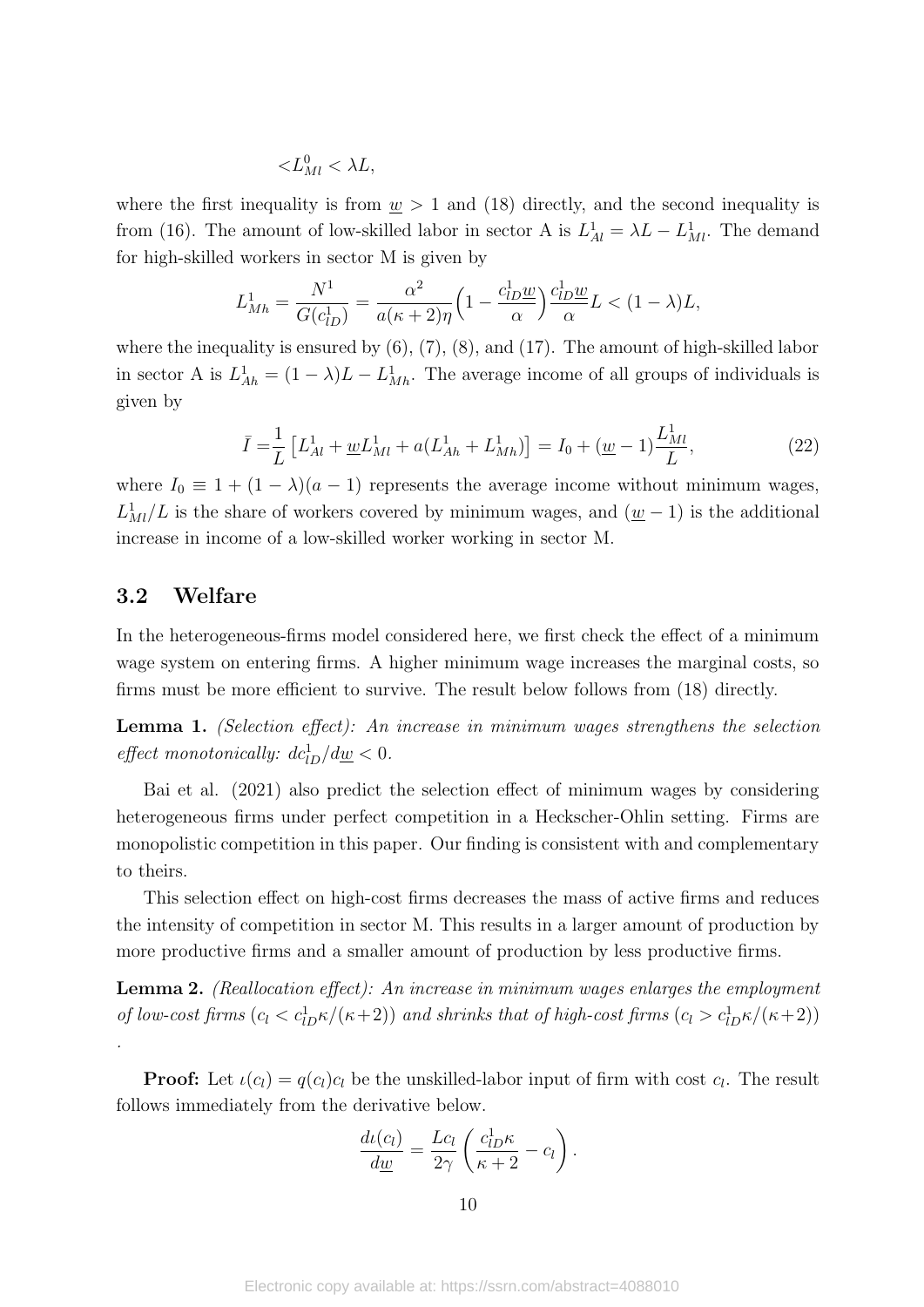□

This reallocation effect is supported by recent empirical evidence in Germany (Dustmann et al., 2022). Berger et al. (2022) also predict the reallocation effect of minimum wages by considering a general-equilibrium model with an oligopsony labor market. Although the labor market is perfectly competitive in this paper, our finding is consistent with and complementary to theirs.

These two lemmas are informative if we compare them with the results in Nocco et al. (2014), which shows that the selection effect is weaker in equilibrium than in optimum. Furthermore, low-cost firms are smaller and high-cost firms larger in the market equilibrium without minimum wages than in the optimal allocation. In contrast, we show that the new selection effect in Lemma 1 and the reallocation effect in Lemma 2 generated by minimum wages may reduce the bias between the market equilibrium and the social optimum, which inspires us to investigate the welfare change due to the minimum wages.

Welfare can be evaluated using the indirect utility function associated with equation  $(1):$ 

$$
W = \bar{V} = \bar{q}_0 + \bar{I} + \frac{1}{2} \left( \eta + \frac{\gamma}{N^1} \right)^{-1} (\alpha - \bar{p})^2 + \frac{1}{2} \frac{N^1}{\gamma} \sigma_p^2, \tag{23}
$$

where

$$
\sigma_p^2 = \frac{1}{N^1} \int_{i \in \Omega} (p_i - \bar{p})^2 di = \frac{\kappa \left( \underline{w} c_{lD}^1 \right)^2}{4(\kappa + 1)^2(\kappa + 2)}.
$$
 (24)

Using  $(18)$ ,  $(19)$ ,  $(23)$ , and  $(24)$ , we rewrite the expression for welfare as

$$
W = \bar{q}_0 + \bar{I} + \text{CS},\tag{25}
$$

where CS is the consumer surplus

$$
CS = \frac{\alpha - \underline{w}c_{lD}^1}{2\eta} \left(\alpha - \underline{w}c_{lD}^1 \frac{\kappa + 1}{\kappa + 2}\right).
$$
 (26)

Equations (23) and (25) indicate that minimum wages affect the social welfare via two channels: the first one is changing the average income directly; the second one is changing consumer surplus through price and the mass of varieties.

Thus the derivative of *W* with respect to *w* is divided into two parts as follows.

$$
\frac{dW}{d\underline{w}} = \frac{d\overline{I}}{d\underline{w}} + \frac{d\text{CS}}{d\underline{w}}\tag{27}
$$

$$
= \frac{c_{lD}^0 \kappa \underline{w}}{\eta(\kappa+2)^2} \left[ (2 + \kappa \underline{w})(\alpha - 2c_{lD}^0 \underline{w}^{\frac{\kappa}{\kappa+2}}) + (2 + \kappa)c_{lD}^0 \underline{w}^{\frac{\kappa}{\kappa+2}} \right] \tag{27a}
$$

$$
+\frac{c_{lD}^0 \kappa \underline{w}}{2\eta(\kappa+2)^2} \left[2(1+\kappa)c_{lD}^0 \underline{w}^{\frac{\kappa}{\kappa+2}} - (3+2\kappa)\alpha\right].\tag{27b}
$$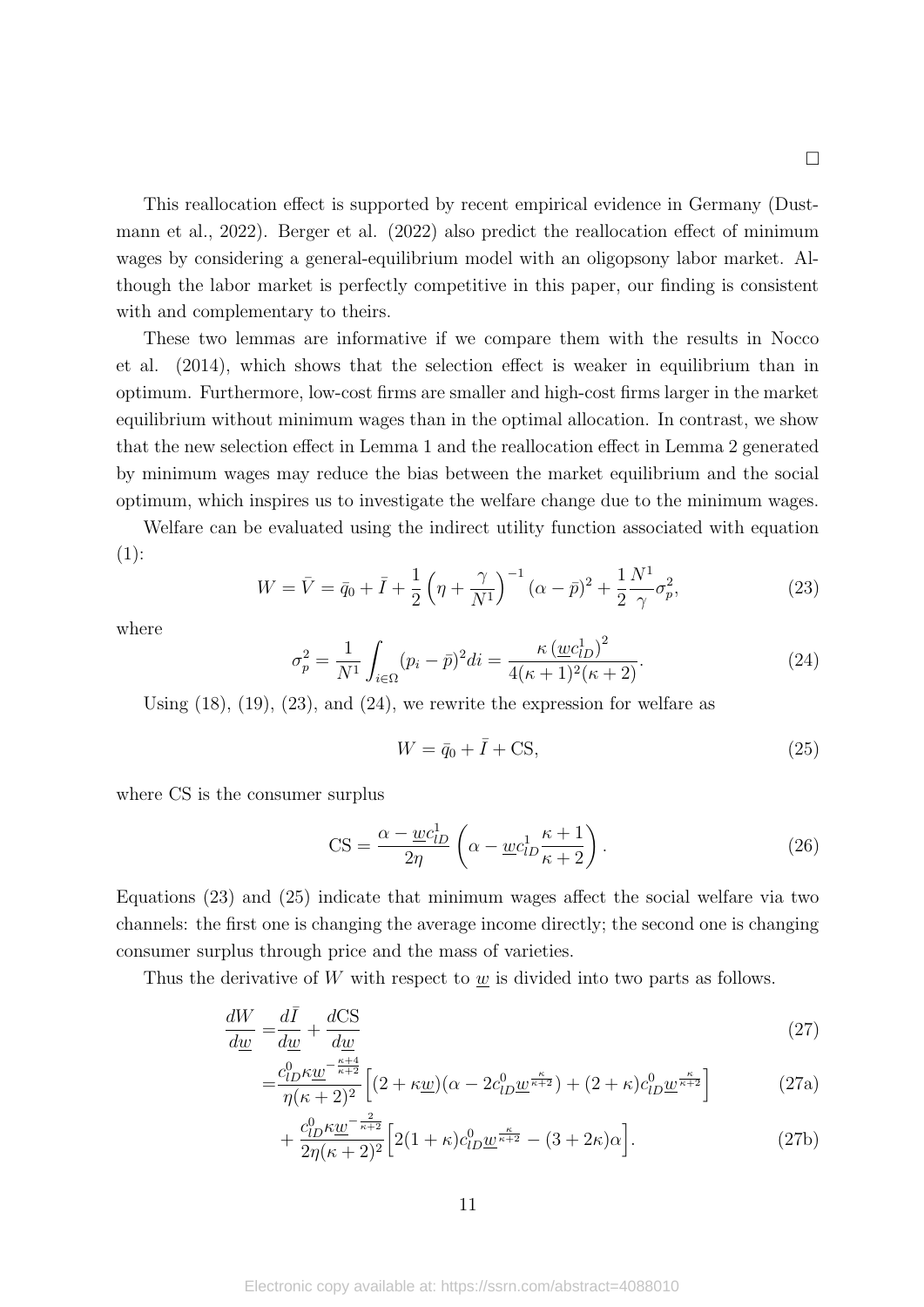Assumptions (6) and (17) give the positiveness of (27a) and the negativeness of (27b). Specifically, the minimum wage raises the wages of low-skilled workers, which links the minimum wage to a gain in social welfare. At the same time, the higher wages reduce consumer surplus by the decrease in the mass of varieties and the increase in the price of differentiated goods. The total effect on welfare becomes ambiguous. However, we are able to show that the positive effect dominates the negative one when the minimum wage is small.

**Proposition 1.** *A low minimum wage increases the social welfare.*

**Proof:** The derivative of (27) at  $w = 1$  is

$$
\frac{dW}{d\underline{w}}\bigg|_{\underline{w}=1} = \frac{d\overline{I}}{d\underline{w}}\bigg|_{\underline{w}=1} + \frac{dCS}{d\underline{w}}\bigg|_{\underline{w}=1} = \frac{c_{lD}^0 \kappa(\alpha - 2c_{lD}^0)}{2\eta(\kappa + 2)^2}
$$
(28)

where the inequality follows from (6) and (15).  $\Box$ 

The inequality of  $\alpha > 2c_{1D}^0$  is crucial for Proposition 1. Noting that  $c_{1D}^0$  of (14) decreases with *L* and increases with *a*,  $c_M$ , and  $\gamma$ , we know that the positive effect of a low minimum wage is more likely in a larger country with a smaller productivity gap between workers and across firms, a lower degree of love for variety, and a higher demand intensity for the differentiated goods.

The technical assumptions of (5) to (8) are imposed to derive Proposition 1. These conditions are not related to the sufficient conditions of Lee and Saez (2012) derived from a competitive labor market, where they conclude that for the minimum wage to be desirable, the government needs to redistribute the weights in the social welfare from high-skilled workers toward low-skilled workers. In our paper, the weights of all workers are equal in the social welfare function; in other word, there is no redistribution effect.

Ahlfeldt et al. (2022) also predict a welfare gain from a low minimum wage using a quantitative spatial model with heterogeneous firms and a monopsonistic labor market. Their welfare gain directly depends on the monopsony power of the labor market, namely, the efficiency in reducing the losses from the monopsony power. In contrast, the labor market is perfectly competitive, and therefore, there is no monopsony power in the current paper.

Without a minimum wage, the market is distorted and biased from the social optimum in the Melitz-Ottaviano Model (Nocco et al., 2014). The market provides too much entry if the demand parameter  $\alpha$  is high. The introduction of a low binding minimum wage generates higher costs of employing low-skilled labor in sector M, which increases the selection effect that expels low-productivity firms from the market. This stronger selection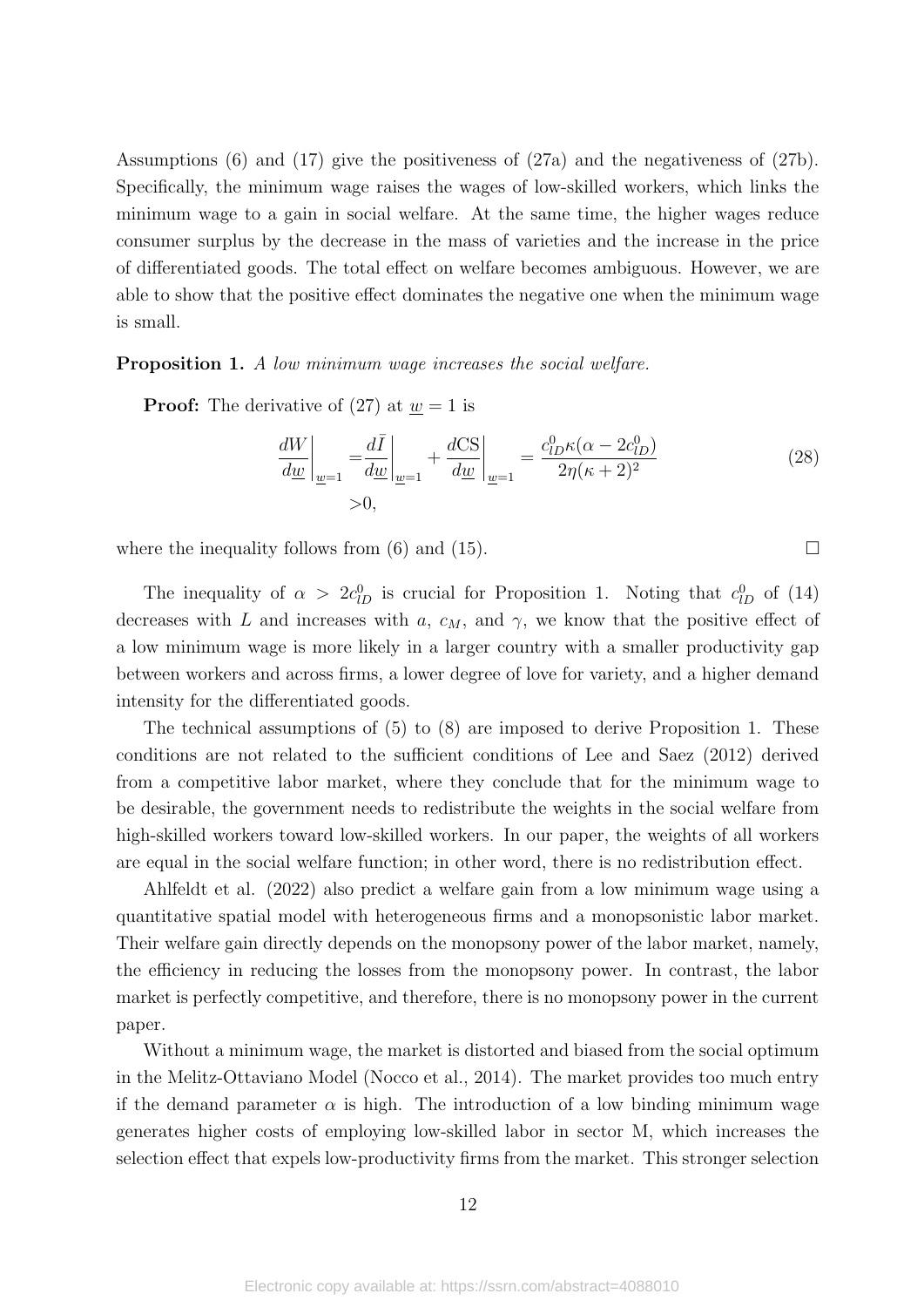effect reduces the distortion of the market and increases welfare. Bagwell and Lee (2020) also find that starting at the market equilibrium, a new entrant generates a negative externality, which decreases welfare if  $\alpha$  is higher than a critical level based on the model of Melitz and Ottaviano (2008). Similar facts are found in models based on additively separable preferences. Dhingra and Morrow (2019) consider a one-sector monopolistic competition model with heterogeneous firms and show that the market equilibrium is the social optimum under the CES demand while market allocations do not maximize individual welfare under any non-CES demand. Furthermore, Behrens et al. (2020) extend Dhingra and Morrow'(2019) analysis to a setting with multiple sectors and show that intersectoral distortions exist with regard to labor allocation and firm entry even in the CES form. Our finding is related and complementary to theirs. We show that imposing minimum wages can be an efficient policy to reduce the aforementioned market distortions.

We have three groups receiving different impacts from the minimum wage policy: low-skilled workers working in sector M, low-skilled workers working in sector A, and high-skilled workers. Having clarified the overall impact in Proposition 1, we now explore another important question: which group gains and which loses as a result of the minimum wages?

Among all workers, it is clear that  $L_{Ml}$  low-skilled workers working in sector M benefit from the minimum wage directly; their nominal wages increase from 1 to  $\underline{w}$ . However, the amount of  $L_{Ml}$  decreases with  $w$ .

In the goods market, the increase in wage costs has two effects. The first is an increase in prices. From (19), the average prices of differentiated goods increase with minimum wages, which is passed to the consumers directly. The second effect is the selection of firms. Low-productivity firms are expelled from the market under minimum wages. It is easy to verify that the mass of surviving firms (as well as the mass of varieties) decreases with minimum wages from equation (20). However, the expected profits of firms are still zero under the free-entry condition, which implies that the reduction in varieties is ultimately passed on to the consumers which decreases the consumer surplus. The quasilinear utility function assumed in this paper indicates that all individuals share the same level of consumption of differentiated goods. Therefore, the reduction in consumer surplus is identical and given by (27b) for all individuals.

The derivative of utility of low-skilled workers in sector M,  $W_{Ml}$ , with respect to  $\underline{w}$  at  $w = 1$  is given by

$$
\frac{dW_{Ml}}{d\underline{w}}\bigg|_{\underline{w}=1} = 1 - \frac{c_{lD}^0 \kappa}{2\eta(\kappa+2)^2} [(3+2\kappa)\alpha - 2(1+\kappa)c_{lD}^0] \tag{29}
$$

$$
>0,\tag{30}
$$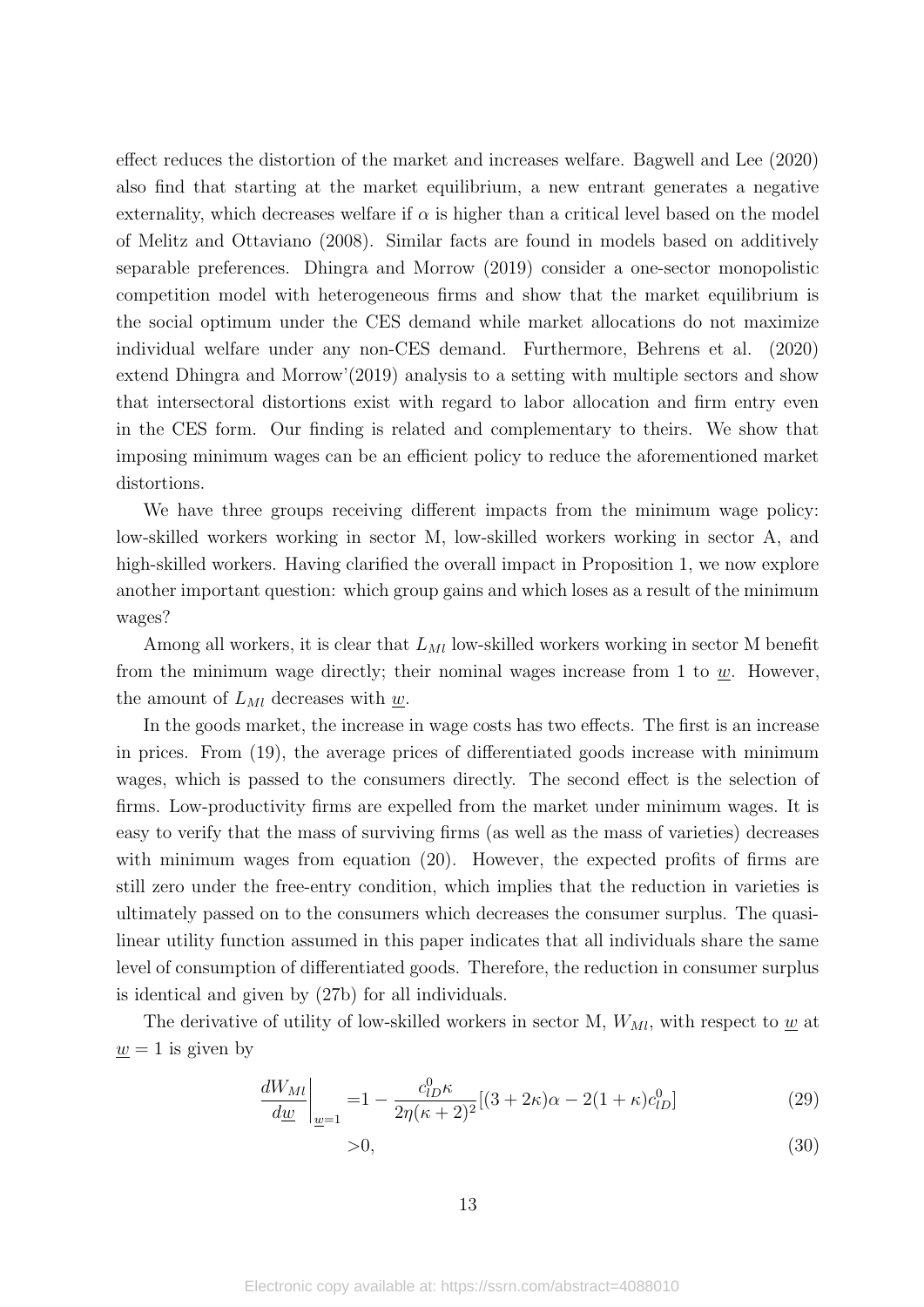and inequality (30) is given in Appendix A.

The derivative of utility of low-skilled workers in sector A and high-skilled workers,  $W_{Al}$  and  $W_h$  with respect to  $\underline{w}$ , is given by

$$
\frac{dW_{Al}}{d\underline{w}} = \frac{dW_h}{d\underline{w}} = \frac{dCS}{d\underline{w}} < 0.
$$

The above equations indicate that  $L_{Ml}$  low-skilled workers are net winners under a low minimum wage. Meanwhile, all high-skilled workers and other low-skilled workers are net losers.

We use a numerical simulation to show the features of the effects of a general  $\underline{w}$  on the utility of each group. The parameters are set as

$$
\alpha = 4, \eta = 4, \gamma = 2, a = 2, L = 400, \kappa = 2, c_M = 1, \lambda = 0.7, q_0 = 1.1.
$$

It is easily verified that these parameters satisfy assumptions  $(5)$ ,  $(6)$ ,  $(7)$ , and  $(8)$ .<sup>7</sup> Meanwhile,  $(c_M/c_{1D}^0)^{(\kappa+2)/\kappa} \approx 2.04124 > 2 = a$  holds. According to (17), the upper bound of *w* is 2.

Figure 1 plots the average income and consumer surplus of all individuals. The solid curve is the consumer surplus of (26), whose monotonicity shows that raising the minimum wage is harmful to consumers. The dashed curve is the average income of  $(22)$ , whose monotonicity shows that raising the minimum wage improves the average income of all individuals.



Figure 1: Consumer surplus and average income

Figure 2: Welfare

Figure 2 shows how the minimum wage changes the social welfare. We observe a bell shape. Although a low minimum wage improves the society, a high minimum wage is not desirable. This nonmonotonicity provides an explanation for the long debate over the minimum wage policy introduced in footnote 1.

<sup>7</sup>Some empirical literature estimates that the average *κ* is close to 2. See footnote 6 of Melitz and Ottaviano (2008). Meanwhile, in the CES framework,  $\kappa$  is supposed to be larger:  $\kappa > 4$ .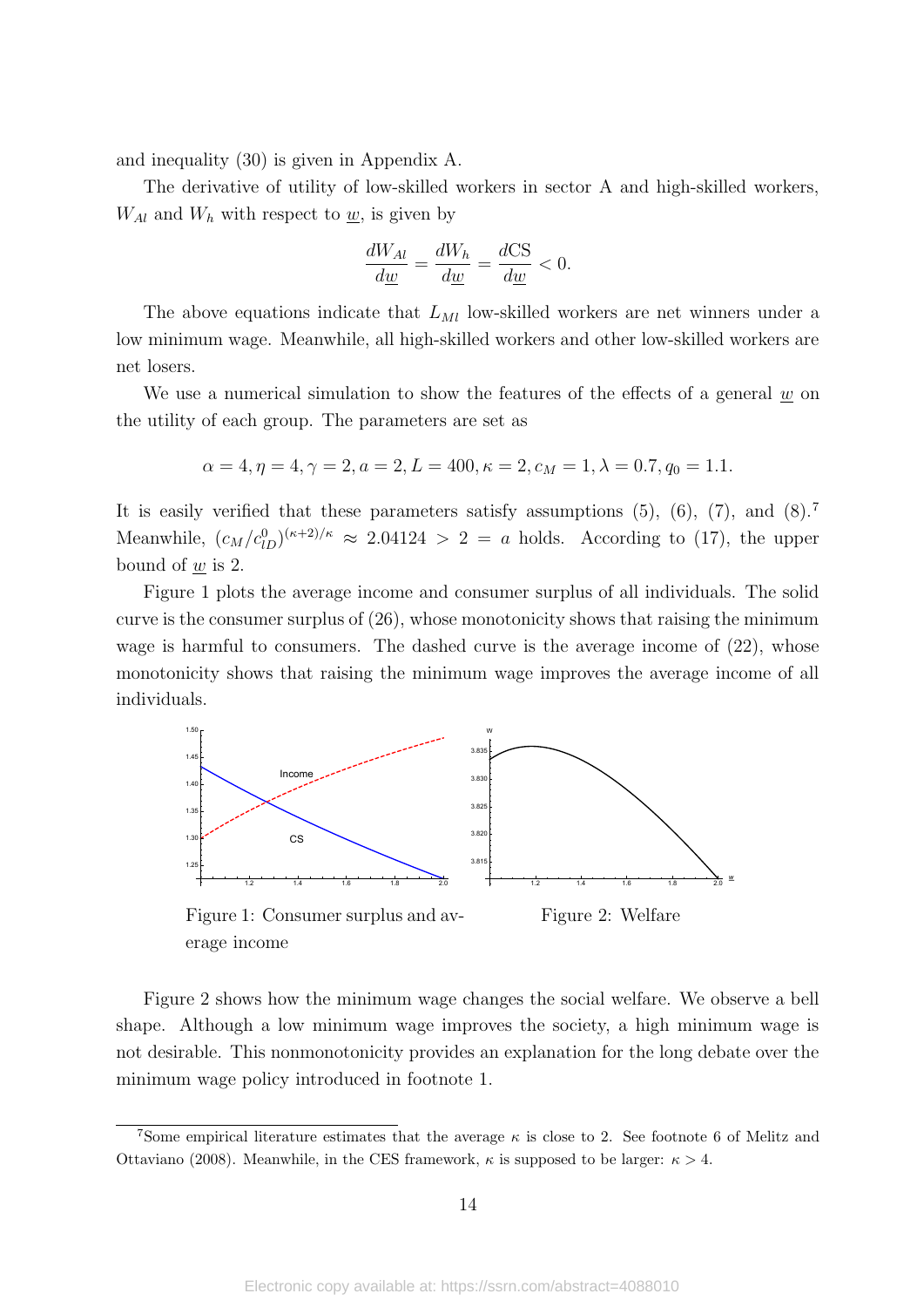

Figure 3: Utility of each group of workers

Figure 3 provides three utility curves: one for high-skilled workers, one for low-skilled workers in sector M, and one for low-skilled workers in sector A. They are the dotted  $(W_{Ml})$ , dashed  $(W_{Al})$ , and solid  $(W_h)$ , respectively. All of them are monotonic. The rise in  $W_{M}$  dominates the fall in  $W_{A}$  and  $W_{h}$  when  $w$  is small, but it is dominated when  $w$ is large. The interaction among groups results in the nonmonotonic property observed in Figure 2.

#### **3.3 Income distribution and inequality**

Evidently, minimum wages have an effect on wage inequality. Three groups of workers have incomes, *a*, *w*, and 1. Following Kohl (2020), we first look at the inequality between high- and low-skilled workers by calculating the ratio of their average income. The income of high-skilled workers is independent of minimum wages and equal to *a*. The income of low-skilled workers employed by themselves in sector A is still equal to 1, while sector M's workers benefit from a minimum wage system and get *w*. The inter-group inequality is given by

InterIneq = 
$$
\frac{a}{\underline{w}L_{Ml}^{1}/L_{l} + L_{Al}^{1}/L_{l}} = \frac{a\lambda L}{\lambda L + (\underline{w} - 1)L_{Ml}^{1}}.
$$
 (31)

The derivative of this inter-group inequality with respect to *w* is given by

$$
\frac{d\text{InterIneq}}{d\underline{w}} = -\frac{a\lambda L^2 c_{lD}^0 \kappa \underline{w}^{-\frac{\kappa+4}{\kappa+2}}}{\eta[\lambda L + (\underline{w}-1)L_{Ml}^1]^2(\kappa+2)^2} \times \left[ (2 + \kappa \underline{w})(\alpha - 2c_{lD}^0 \underline{w}^{\frac{\kappa}{\kappa+2}}) + (2 + \kappa)c_{lD}^0 \underline{w}^{\frac{\kappa}{\kappa+2}} \right]
$$
\n(32)

Assumptions (6) and (17) give the negativeness of (32). Therefore, an increase in the minimum wage decreases the inter-group inequality monotonically.

One more inequality source is the inequality within low-skilled workers, which evidently increases with *w*. To see the whole effect, we plot the Lorenz curves in Figure 4. The dotted curve represents the inequality without minimum wages and the solid line shows the inequality with minimum wages.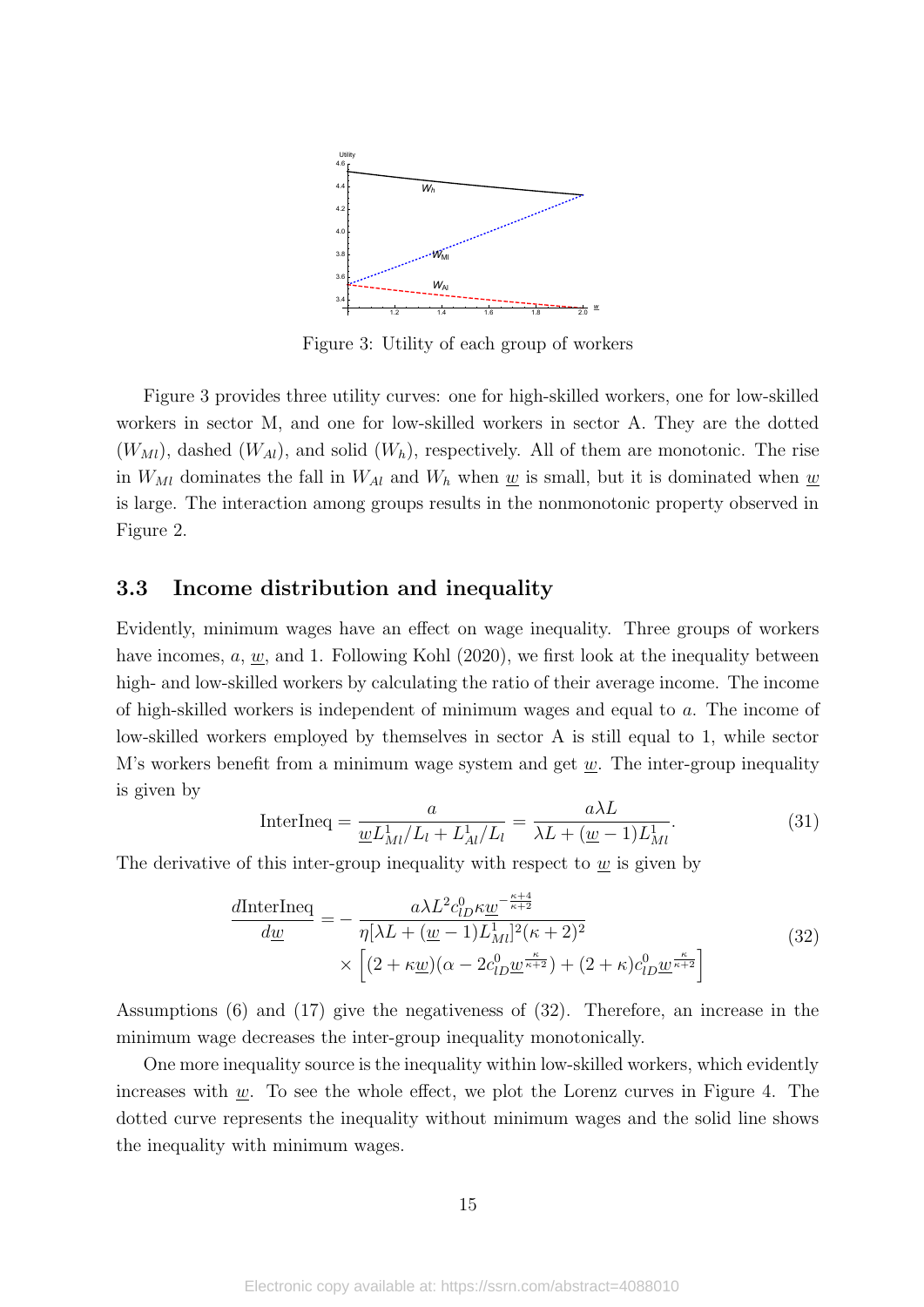

Figure 4: Lorenz curve

The Gini coefficient is the ratio of the area that lies between the 45-degree line and the Lorenz curves. With a minimum wage, the Gini coefficient is given by

Gini =2
$$
\lambda
$$
 - 1 -  $\frac{L_{Ml}^{1}(\bar{I} - I_0)}{\bar{I}L} + \frac{(1 - \lambda)I_0 - \lambda}{\bar{I}}$   
\n=2 $\lambda$  - 1 +  $\frac{\eta(2 + \kappa)[I_0 - (1 + I_0)\lambda] \underline{w}^{\frac{4}{\kappa + 2}}}{c_{lD}^{0}\kappa(\underline{w} - 1)\left(\alpha \underline{w}^{\frac{2}{\kappa + 2}} - c_{lD}^{0}\underline{w}\right) + \eta I_0(\kappa + 2)\underline{w}^{\frac{4}{\kappa + 2}}}$   
\n $-\frac{(c_{lD}^{0})^2 \kappa^2(\underline{w} - 1)\left(\alpha - c_{lD}^{0}\underline{w}^{\frac{\kappa}{\kappa + 2}}\right)^2}{\eta(\kappa + 2)\left[c_{lD}^{0}\kappa(\underline{w} - 1)\left(\alpha \underline{w}^{\frac{2}{\kappa + 2}} - c_{lD}^{0}\underline{w}\right) + \eta I_0(\kappa + 2)\underline{w}^{\frac{4}{\kappa + 2}}\right]},$ 

where the last equality is from  $(18)$ ,  $(21)$ , and  $(22)$ .

Without the minimum wage requirement, the Gini coefficient is simply

$$
Gini\Big|_{\underline{w}=1} = \frac{\lambda(I_0 - 1)}{I_0}.
$$

Taking the derivative of Gini with respect to  $\underline{w}$  at  $\underline{w} = 1$  gives

$$
\frac{d\text{Gini}}{d\underline{w}}\bigg|_{\underline{w}=1} = \underbrace{\frac{c_{lD}^{0^2} \kappa^2 (\alpha - c_{lD}^0)}{(2 + \kappa)^2 I_0 \eta^2}}_{+} \times (\alpha_1 - \alpha),\tag{33}
$$

where

$$
\alpha_1 \equiv c_{lD}^0 + \frac{(2+\kappa)\eta}{c_{lD}^0 \kappa} \left(\lambda - 1 + \frac{\lambda}{I_0}\right).
$$

Equation (33) immediately leads to the following result.

16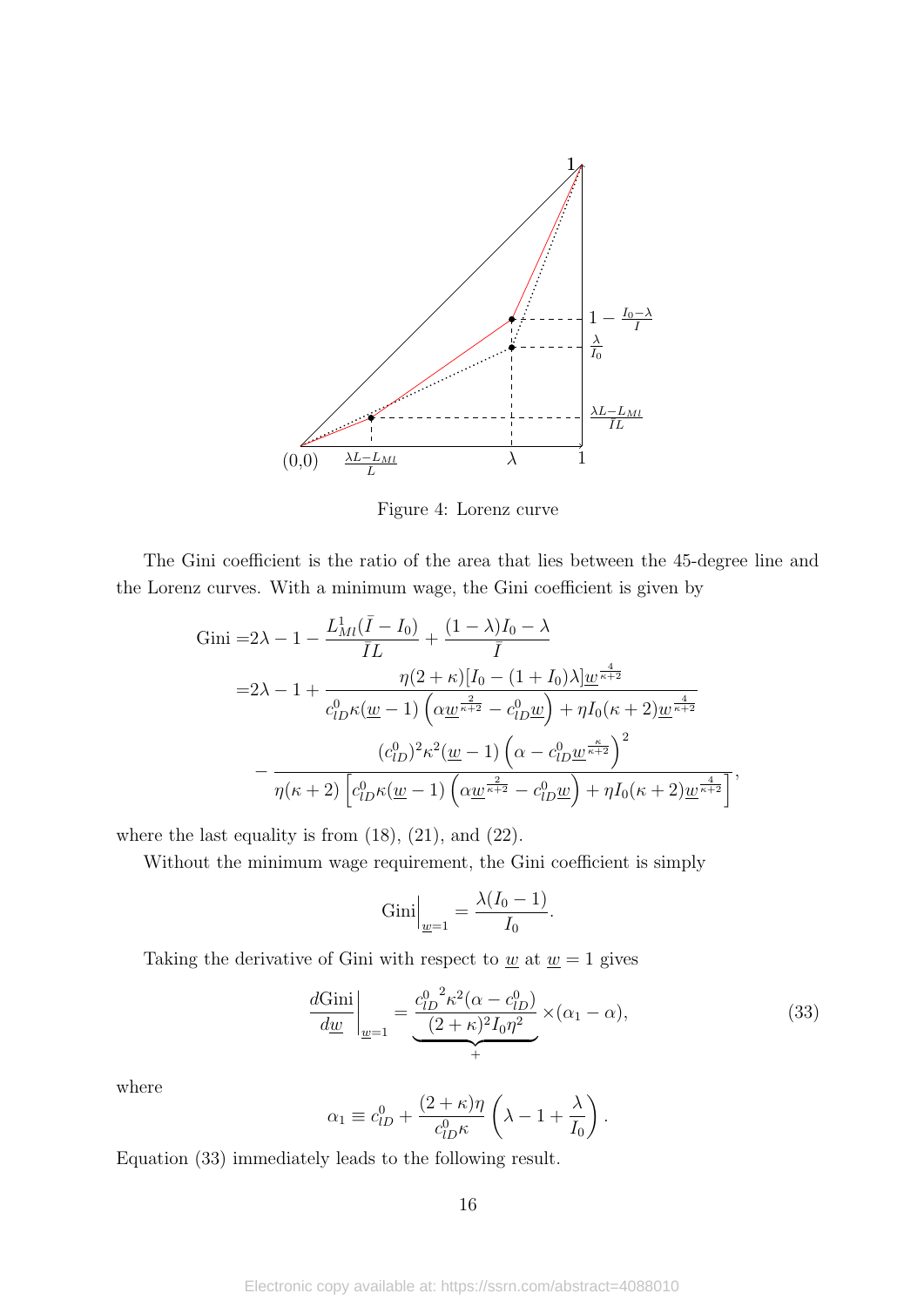**Proposition 2.** *A low minimum wage reduces the Gini coefficient if*  $\alpha > \alpha_1$ *.* 

Note that the value of  $\alpha_1$  depends on the share of low-skilled workers  $\lambda$  and the substitutability between the differentiated varieties  $\eta$ .  $\alpha_1$  is large if  $\lambda$  and  $\eta$  are large. Propositions 1 and 2 tell us that the minimum wage policy may be desirable in terms of both welfare and inequality when  $\alpha$  is large.

An intuitive explanation of Proposition 2 is obtained if we notice that there are some low-skilled workers self-employed in the numeraire sector and not covered by the minimum wage system. Recall that  $\alpha$  represents the preference intensity for differentiated products relative to the numeraire. A large  $\alpha$  indicates a large demand for differentiated products, which leads to a large share of low-skilled labor working in sector M who benefits from the minimum wages. Therefore, the average income of low-skilled workers becomes large, which narrows the inter-group inequality. Furthermore, the effects on inter-group inequality dominate and the overall inequality decreases.



Figure 5: Gini coefficient

Figure 5 shows how the minimum wage changes the Gini coefficient, using the same parameters as in Section 3.2. Noting that  $\alpha_1 \approx 3.42549 < 4 = \alpha$  holds, the Gini coefficient decreases in the beginning. We observe a nonmonotonic shape again. A low minimum wage decreases the inequality, while a high minimum wage is not desirable. This is a natural result because the inter-group inequality decreases and the inequality within the low-skilled workers increases with *w*.

### **4 Working costs and unemployment**

To investigate the employment effect of minimum wages, we borrow the idea of working cost in Lee and Saez (2012) and Simon and Wilson (2021). Note that the employment of skilled workers is not related to the minimum wages in our model, we simply assume that only low-skilled workers face cost  $\theta$  of work, which is randomly drawn from a distribution  $H(\theta)$  on interval  $[0, \bar{\theta}]$ , where  $\bar{\theta} > 1$ . The low-skilled workers pay these costs only if they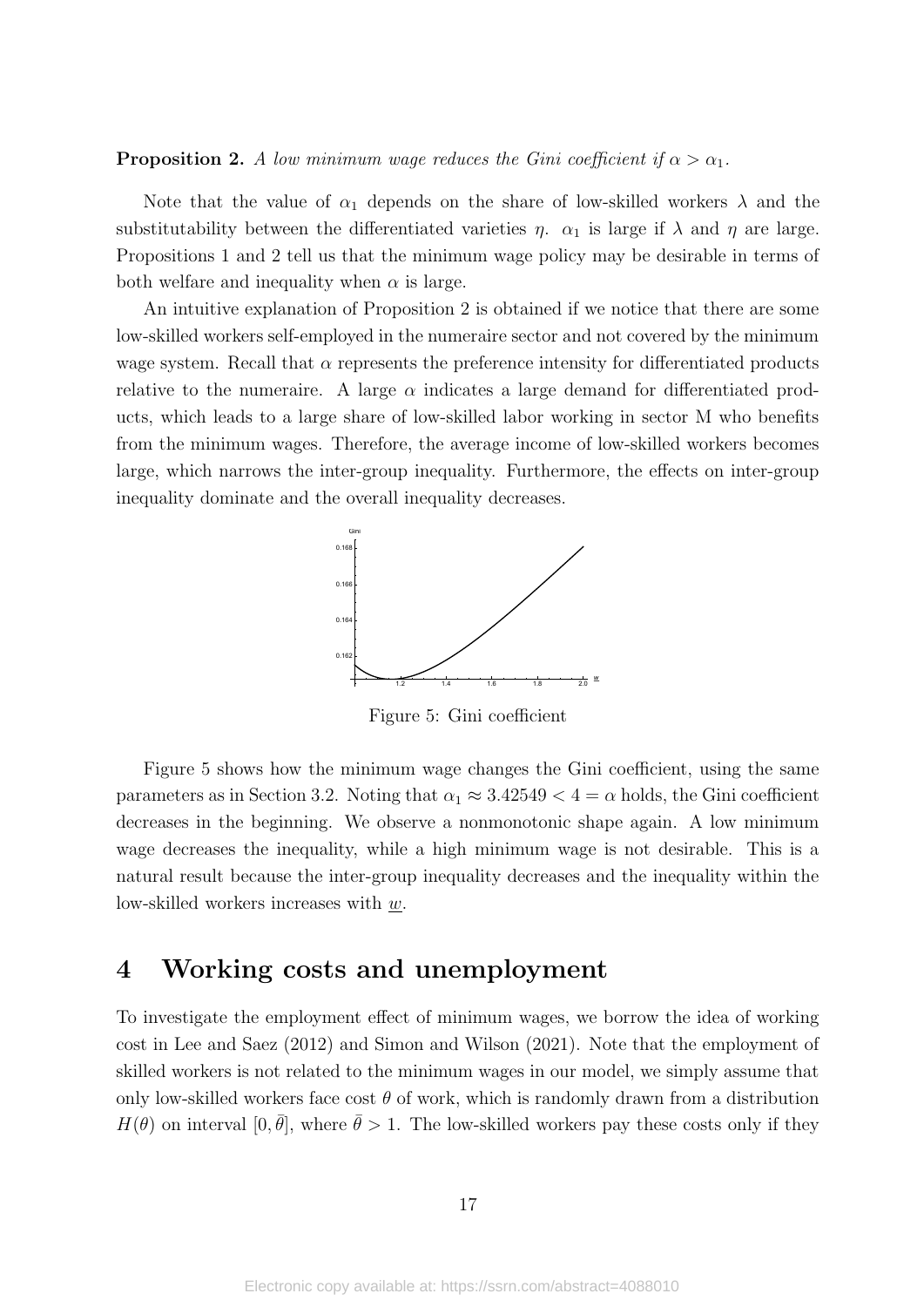work.<sup>8</sup> There are three low-skilled labor supply options: (a) not working and earning zero, (b) working in sector A with wages 1, and (c) working in sector M with wages *w*. We assume that firms can not observe the individual cost  $\theta$  of work. Workers with positive net income choose to work.

To ensure a sufficient supply of unskilled labor, we assume that  $\bar{\theta}$  is not too large. Specifically, the inequality

$$
\lambda > \frac{1}{H(1)} \times (\text{LHS of (8)})\tag{34}
$$

is assumed to replace the first inequality of assumption (8). Meanwhile, the demand side of labor does not change since the wages are the same as in the case of no working costs. Finally, in this alternative model, we add one more assumption

$$
\underline{w} \le \bar{\theta} \tag{35}
$$

in addition to (17).

#### **4.1 Unemployment rate without minimum wages**

Without the minimum wage policy, wages are 1 for all low-skilled workers and *a* for all high-skilled workers. All low-skilled workers whose costs are smaller than 1 choose to work. Therefore, the labor supplies of two types of workers are

$$
L_l = \lambda L H(1), \qquad L_h = (1 - \lambda)L.
$$

Inequality  $L_l > L_{Ml}^0$  is ensured by (5)–(7), and (34).<sup>9</sup> The technology of producing the numeraire good is constant returns to scale, whose market results in an infinity demand for two types of labor in sector A. Therefore, all workers who choose to work can get jobs. The unemployment rate in the economy can be easily calculated as follows.

$$
\mu_0 = \lambda(1 - H(1)).
$$

#### **4.2 Unemployment rate with minimum wages**

Under a minimum wage policy, the wages for low-skilled workers in sector M become *w*. The wages remain 1 for low-skilled workers in sector A and *a* for all high-skilled workers.

All low-skilled workers whose costs  $\theta$  are smaller than  $\underline{w}$  will search for jobs in sector M. Meanwhile, the low-skilled labor demand in sector M is the  $L<sub>Ml</sub><sup>1</sup>$  of (21). Firms do

<sup>&</sup>lt;sup>8</sup>Therefore, these costs are different from the participation cost of Lavecchia (2020), which needs to be paid as long as workers start searching jobs.

<sup>&</sup>lt;sup>9</sup>Inequalities (6) and (15) give  $(α - c_{1D}^0)c_{1D}^0 < (α - c_M)c_M$ . From (7) and (34), we have  $L_{MI}^0$  <  $L[4\kappa/(\kappa+1)](1-c_M/\alpha)c_M/\alpha < H(1)\lambda L$ .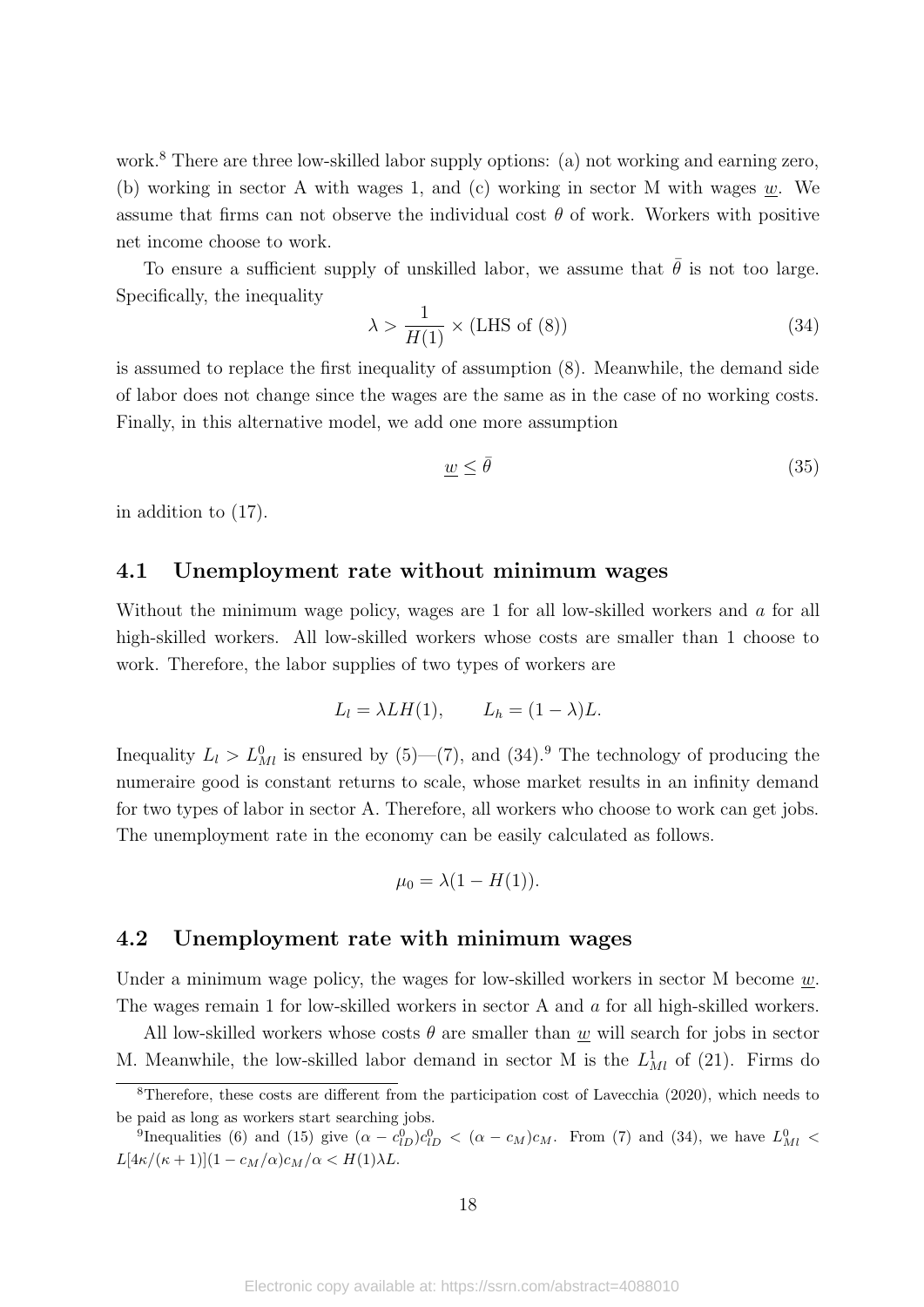not know the working costs  $\theta$  of each individual. Therefore, all low-skilled workers with  $\theta < w$  share an identical possibility to get a job in sector M. The probability of a successful match is given by

$$
e = \frac{L_{Ml}^1}{\lambda L H(\underline{w})} < 1,\tag{36}
$$

where the inequality comes from the fact of  $L_{MI}^1(< L_{MI}^0 < L_l$ ) <  $\lambda L H(\underline{w})$ . Meanwhile,  $H(\underline{w})$  increases and  $L<sup>1</sup><sub>Ml</sub>$  decreases with <u>w</u>, which indicates that *e* decreases with <u>w</u>. Note that *e* also represents the tightness of the labor market in sector  $M$ .<sup>10</sup> Thus, raising  $\underline{w}$ reduces the tightness and increases the difficulty for unskilled workers to get jobs.

Low-skilled workers who failed to match with a firm in sector M choose to work in sector A if their costs  $\theta$  are smaller than 1. Thus, the amount of low-skilled labor in sector A is

$$
L_{Al}^{wc} = (1 - e)H(1)\lambda L. \tag{37}
$$

All high-skilled workers choose working. Therefore, the high-skilled labor supply is  $L_h$  =  $(1 - \lambda)L$ . The unemployment rate in the economy is easily calculated as

$$
\mu_1 = \mu_0 - \underbrace{e}_{\text{tightness}} \times \underbrace{\lambda[H(\underline{w}) - H(1)]}_{\text{supply}}.
$$
\n(38)

Equations (36) and (38) indicate that the unemployment rate is jointly affected by two effects of minimum wages: the first one is increasing the competition tightness of the labor market (lower *e*) through  $H(\underline{w})$  and  $L<sup>1</sup><sub>Mi</sub>$ ; the second one is encouraging additional labor supply through *H*(*w*).

Equation (38) implies that  $\mu_1 < \mu_0$  as long as  $\underline{w} > 1$ . Moreover, the derivative of  $\mu_1$ with respect to *w* is

$$
\frac{d\mu_1}{d\underline{w}} = \underbrace{\lambda[H(\underline{w}) - H(1)] \left( -\frac{de}{d\underline{w}} \right)}_{+} - \underbrace{e \lambda \frac{dH(\underline{w})}{d\underline{w}}}_{+},
$$
\n(39)

where

$$
\left. \frac{d\mu_1}{d\underline{w}} \right|_{\underline{w}=1} = -e\lambda \frac{dH(\underline{w})}{d\underline{w}} \bigg|_{\underline{w}=1} < 0. \tag{40}
$$

Thus, a low minimum wage decreases the unemployment rate from (40), although the relationship between  $\mu_1$  and  $w$  is ambiguous for a general  $w$  according to (39).

In summary, we have the following proposition:

#### **Proposition 3.** *A minimum wage policy generates a lower unemployment rate.*

 $10$ The tightness is defined as the ratio of the number of vacancies to the number of job seekers in Lavecchia (2020). The number of job vacancies equals to the total low-skilled labor demand in this paper.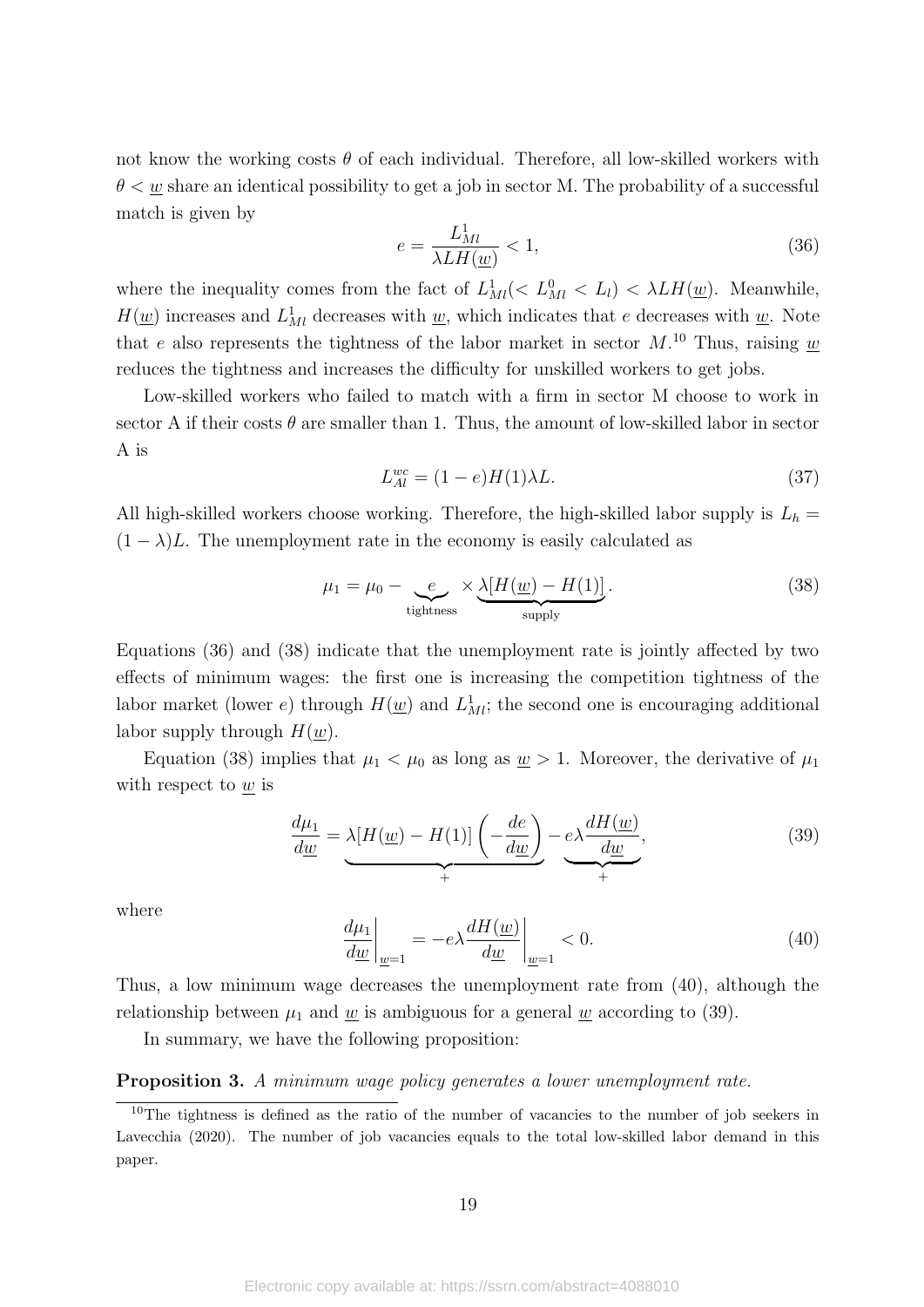When a minimum wage is introduced, more low-skilled workers are encouraged to search for jobs in sector M, which increases the low-skilled labor supply. The low-skilled workers with  $\theta \in (1, w)$  become new entrants in the job market. They face a possibility *e* of being employed in sector M. Meanwhile, all low-skilled workers with costs  $\theta \leq 1$  can still be employed either by firms in sector M or by themselves in sector A, which is the same as the case without minimum wages. Therefore, the new job searchers  $(\theta \in (1, \underline{w}))$ who are successfully employed in sector M become additional employees, contributing to the reduction in the unemployment rate.

The theoretical result of Proposition 3 is supported by a series of empirical studies. Non-negative or positive employment effects of minimum wages are reported by Card and Krueger (1994,2000); Zavodny (2000); Dube, Naidu, and Reich (2007); Dube, Lester, and Reich (2010); Allegretto, Dube, and Reich (2011); and Cengiz, Dube, Lindner, and Zipperer (2019).

We conduct numerical examples by assuming  $H(\underline{w}) = \theta/\overline{\theta}$  and using following parameters:

$$
\alpha = 2, \eta = 5, \gamma = 0.001, a = 10, L = 100000, \kappa = 2, c_M = 0.01, \lambda = 0.1, \bar{\theta} = 5.
$$

It is easily verified that these parameters satisfy assumptions  $(5)$ ,  $(6)$ ,  $(7)$ ,  $(8)$ , and  $(34)$ . The upper bound of <u>*w*</u> in this model is 5 because  $\bar{\theta} = 5 < (c_M/c_{1D}^0)^{(\kappa+2)/\kappa} \approx 6.45497 <$  $10 = a$  holds. Figure 6 shows how the unemployment rate changes with minimum wages. We observe a nonmonotonic shape again. A low minimum wage is desirable to reduce the unemployment rate, while a large one is not. This nonmonotonicity gives an explanation for the empirical evidence of both negative (e.g., Clemens and Wither, 2019) and nonnegative employment effects of minimum wages.



Figure 6: Unemployment rate

#### **4.3 Robustness**

We now examine the robustness of the welfare and inequality results in Section 3 by considering the working costs. For convenience, we simply assume that the working cost is randomly drawn from a uniform distribution  $H(\theta) = \theta/\overline{\theta}$ .

20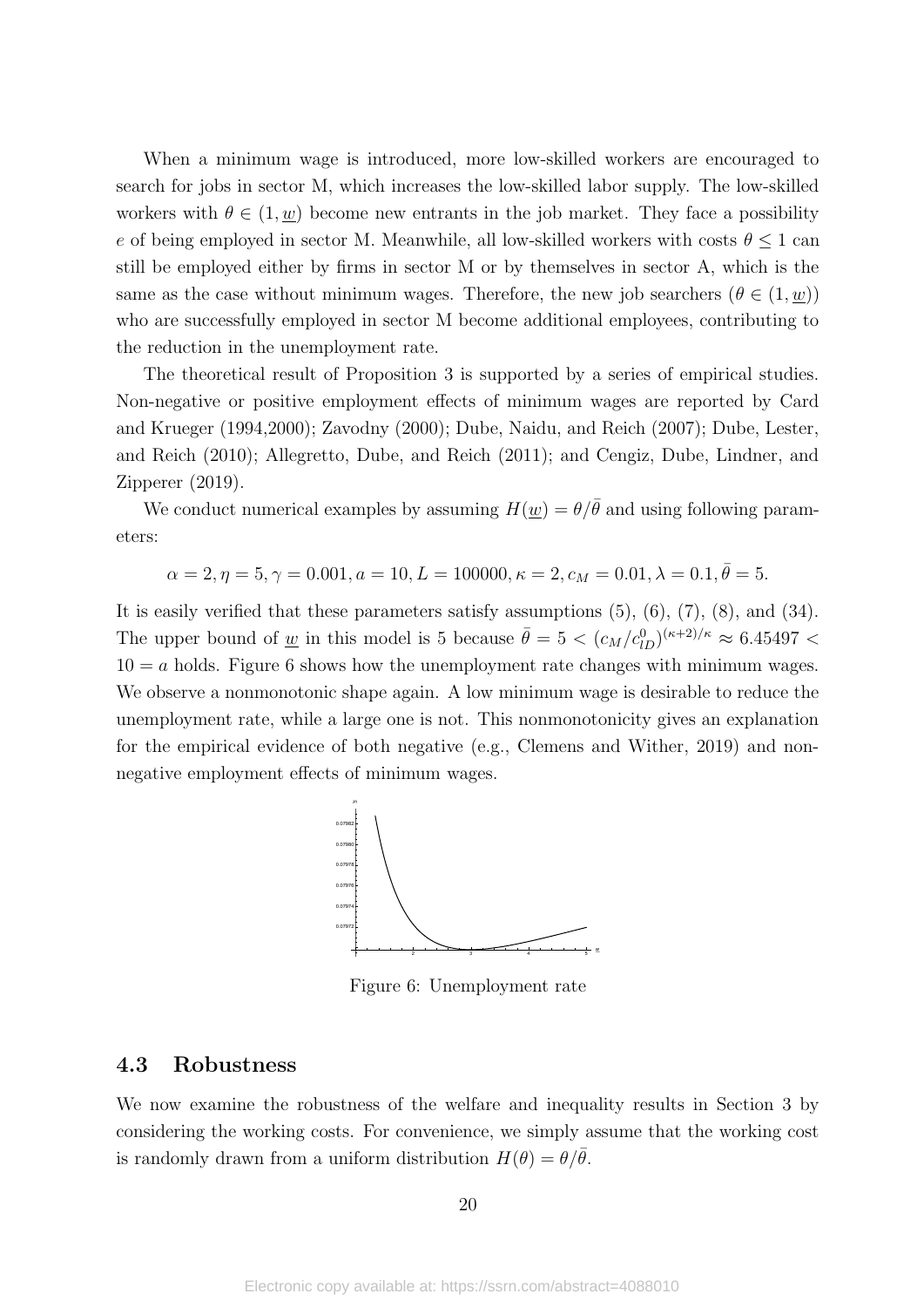#### **4.3.1 Welfare**

Given minimum wages *w*, the average net income of each group is

$$
\overline{I}_{Al} = 1 - \frac{1}{H(1)} \int_0^1 \theta dH(\theta), \quad \overline{I}_{Ml} = \underline{w} - \frac{1}{H(\underline{w})} \int_0^{\underline{w}} \theta dH(\theta),
$$
  

$$
\overline{I}_h = a, \quad \overline{I}_u = 0.
$$

Using the uniform distribution of  $\theta$ , the average net income of all groups of individuals is given by

$$
\bar{I} = \frac{1}{L} \left( \bar{I}_{Al} L_{Al}^{wc} + \bar{I}_{Ml} L_{Ml}^{1} + L_{h} \bar{I}_{h} \right)
$$
  
= 
$$
\frac{1}{2L} (L_{Al}^{wc} + \underline{w} L_{Ml}^{1} + 2a L_{h}),
$$

where  $L_{Al}^{wc}$  is the amount of low-skilled labor in sector A from (37). Similarly, welfare is given by  $(25)$ . The derivative of *W* with respect to <u>*w*</u> is given by

$$
\frac{dW}{d\underline{w}} = \frac{d\overline{I}}{d\underline{w}} + \frac{dCS}{d\underline{w}} \n= \frac{c_{lD}^0 \kappa \underline{w}}{2\eta(\kappa + 2)^2} \times \left\{ (2 + \kappa)\alpha + (2 + \kappa \underline{w}^2)(\alpha - 2c_{lD}^0 \underline{w}^{\frac{\kappa}{\kappa + 2}}) \right\} \n+ \frac{c_{lD}^0 \kappa \underline{w}}{2\eta(\kappa + 2)^2} \times \left\{ 2c_{lD}^0 (1 + \kappa) \underline{w}^{\frac{\kappa}{\kappa + 2}} - (3 + 2\kappa)\alpha \right\}.
$$

We then obtain the effect of minimum wages at  $w = 1$ :

$$
\frac{dW}{d\underline{w}}\bigg|_{\underline{w}=1} = \frac{d\overline{I}}{d\underline{w}}\bigg|_{\underline{w}=1} + \frac{d\text{CS}}{d\underline{w}}\bigg|_{\underline{w}=1} = \frac{c_{lD}^0 \kappa(\alpha - 2c_{lD}^0)}{2\eta(\kappa + 2)^2},
$$

which is the same as equation (28). Thus, the results of Proposition 1 are robust even when working costs are included. These results also extend the sufficient condition for the desirability of minimum wages given by Lee and Saez (2012). Their efficient rationing is not required here. In fact, all low-skilled workers with working cost  $\theta < \underline{w}$  have the same possibility of being employed in sector M.

Furthermore, Figure 7 shows how the minimum wage changes the welfare in the case of working costs, using the same parameters as in Section 3.2 and  $\bar{\theta} = 1.3$ . It is easily verified that these parameters also satisfy assumption (34). Noting that  $\bar{\theta} = 1.3 < a$  $2 < (c_M/c_{lD}^0)^{(\kappa+2)/\kappa} \approx 2.04124$  holds, the upper bound of <u>*w*</u> is 1.3 according to (35). Figure 7 has the same bell shape as Figure 2. a low minimum wage increases welfare, and a high minimum wage decreases welfare.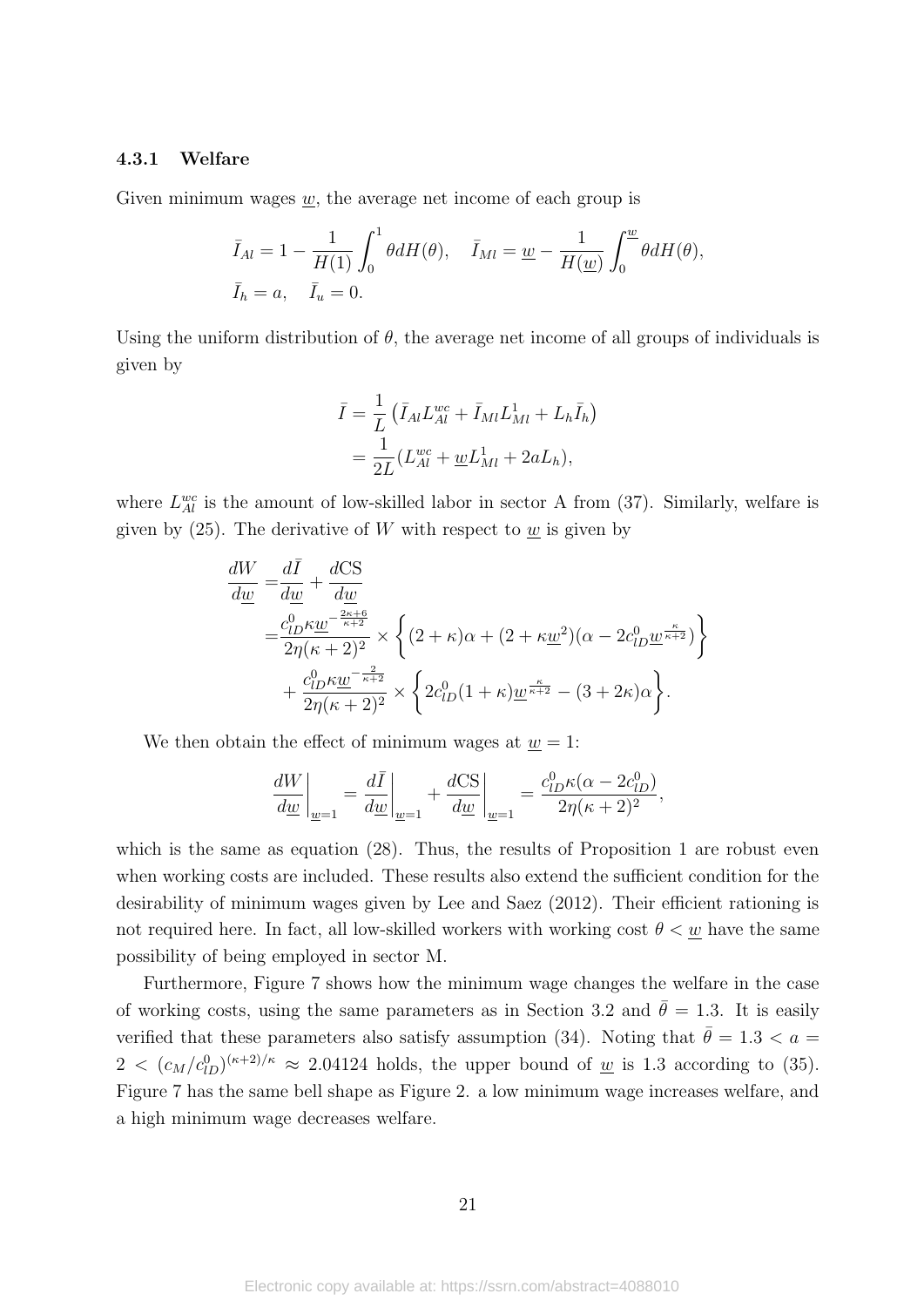

Figure 7: Welfare

#### **4.3.2 Income inequality**

The inter-group inequality is given by

InterIneq = 
$$
\frac{a}{I_{Ml}L_{Ml}^{1}/L_{l} + I_{Al}L_{Al}^{wc}/L_{l}} = \frac{2a\bar{\theta}\lambda L}{\lambda L + \bar{\theta}(\underline{w} - \frac{1}{\underline{w}})L_{Ml}^{1}}.
$$

The above equation leads to a counterpart of (32):

$$
\frac{d\text{InterIneq}}{d\underline{w}} = -\frac{2a\bar{\theta}^2\lambda L^2 c_{lD}^0 \kappa \underline{w}^{-\frac{2}{\kappa+2}}}{\eta[\lambda w L + \bar{\theta}(\underline{w}^2 - 1)L_{Ml}^1]^2(\kappa + 2)^2} \times \left[ (2 + \kappa \underline{w}^2)(\alpha - 2c_{lD}^0 \underline{w}^{\frac{\kappa}{\kappa+2}}) + (2 + \kappa)\alpha \right]
$$
\n(41)

Assumptions (6) and (17) give the negativeness of (41). Thus, an increase in minimum wages decreases the inter-group inequality monotonically again.

All high-skilled workers are homogeneous since they share the same wage rate *a* and work without costs. However, low-skilled workers are heterogeneous along two dimensions: working place (sector M or A) and working cost  $(\theta)$ . Let  $\xi(I)$  denote the bottom percentiles of the population whose net income is *I*. Therefore,  $\xi(I) = 0$  implies that *I* is the lowest income and  $\xi(I) = 1$  means that *I* is the highest income.

We obtain  $11$ 

$$
\xi(I) = \begin{cases}\n[0, \mu_m], & \text{if } I = 0, \\
\mu_m + \frac{\lambda}{\overline{\theta}}I, & \text{if } 0 < I \le 1, \\
\mu_m + \frac{\lambda}{\overline{\theta}} + \frac{L_M^1}{L}I - 1, & \text{if } 1 < I \le \underline{w}, \\
(\lambda, 1], & \text{if } I = a.\n\end{cases}
$$
\n(42)

<sup>11</sup>See Appendix B for the proof.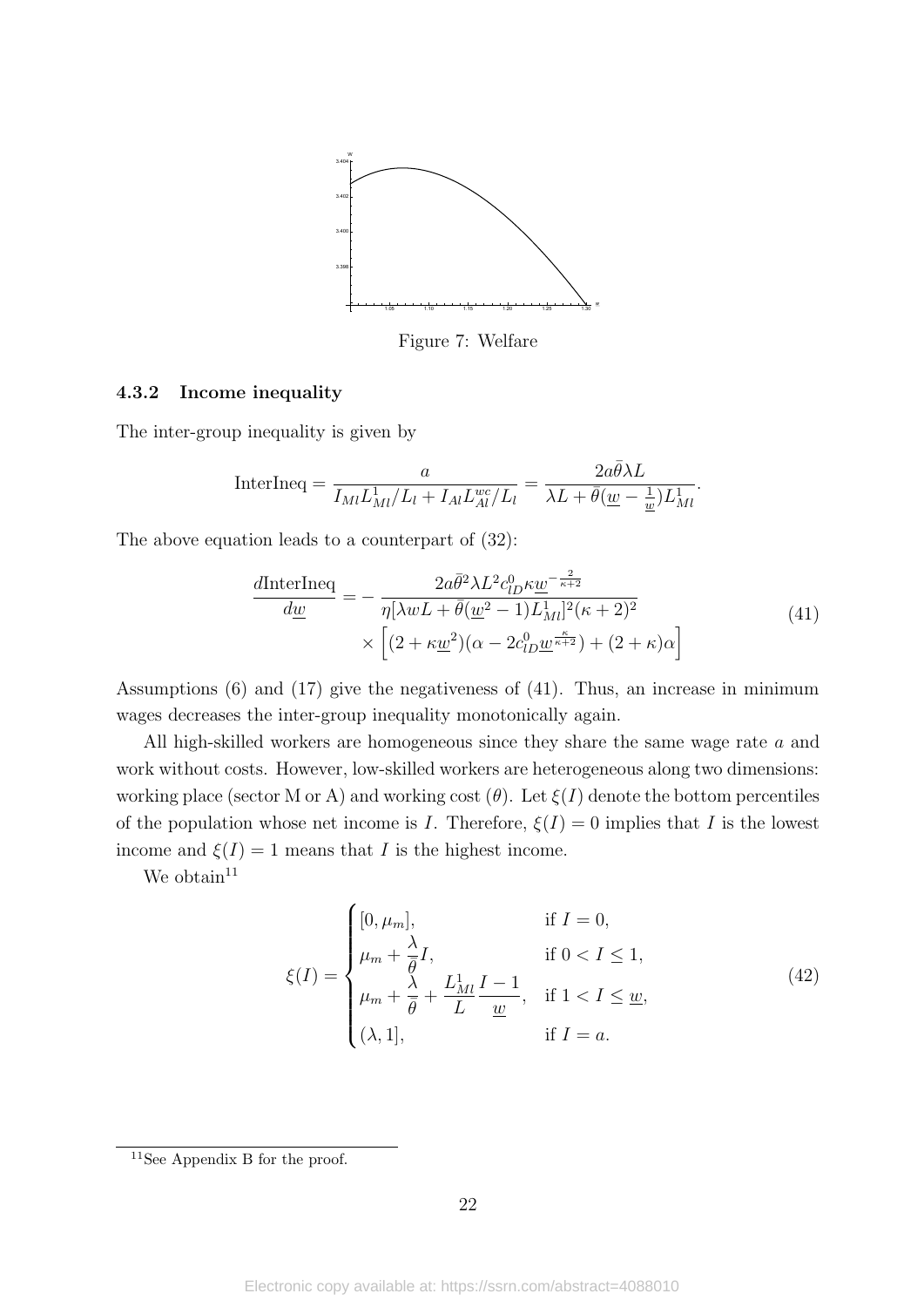The reverse function of (42) is the income schedule of all individuals:

$$
I(\xi) = \begin{cases} 0, & \text{if } 0 \leq \xi \leq \mu_m, \\ \frac{\bar{\theta}}{\lambda}(\xi - \mu_m), & \text{if } \mu_m < \xi < \mu_m + \frac{\lambda}{\bar{\theta}}, \\ 1 - \frac{L\underline{w}(\lambda + \mu_m \bar{\theta})}{L_M^1 \bar{\theta}} + \frac{L\underline{w}}{L_M^1} \xi, & \text{if } \mu_m + \frac{\lambda}{\bar{\theta}} < \xi \leq \lambda, \\ a, & \text{if } \lambda < \xi \leq 1, \end{cases}
$$

which is plotted in Figure  $8(a)$ .

Thus, the Lorenz curve is

$$
Q(\xi) = \begin{cases} 0, & \text{if } 0 \leq \xi \leq \mu_m, \\ \frac{1}{\bar{I}} \int_{\mu_m}^{\xi} \frac{\bar{\theta}}{\lambda} (\xi - \mu_m) d\xi, & \text{if } \mu_m < \xi < \mu_m + \frac{\lambda}{\bar{\theta}}, \\ \frac{1}{\bar{I}} \left\{ \int_{\mu_m}^{\mu_m + \frac{\lambda}{\bar{\theta}}} \frac{\bar{\theta}}{\lambda} (x - \mu_m) dx \\ & \quad + \int_{\mu_m + \frac{\lambda}{\bar{\theta}}}^{\xi} \left[ 1 - \frac{L \underline{w} (\lambda + \mu_m \bar{\theta})}{L_{Ml}^1 \bar{\theta}} + \frac{L \underline{w}}{L_{Ml}^1} \xi \right] d\xi \right\}, & \text{if } \mu_m + \frac{\lambda}{\bar{\theta}} < \xi \leq \lambda. \\ \frac{1}{2\bar{I}} \left[ \frac{(\underline{w}^2 - 1)L_{Ml}}{\underline{w}L} + \frac{\lambda}{\bar{\theta}} \right] + \frac{a(\xi - \lambda)}{\bar{I}}, & \text{if } \lambda < \xi \leq 1, \end{cases}
$$

which is illustrated in Figure 8(b).



Figure 8: Income schedule and Lorenz curve

The dotted line indicates the inequality without minimum wages, and the solid line shows the inequality with minimum wages. The corresponding Gini coefficient can then

23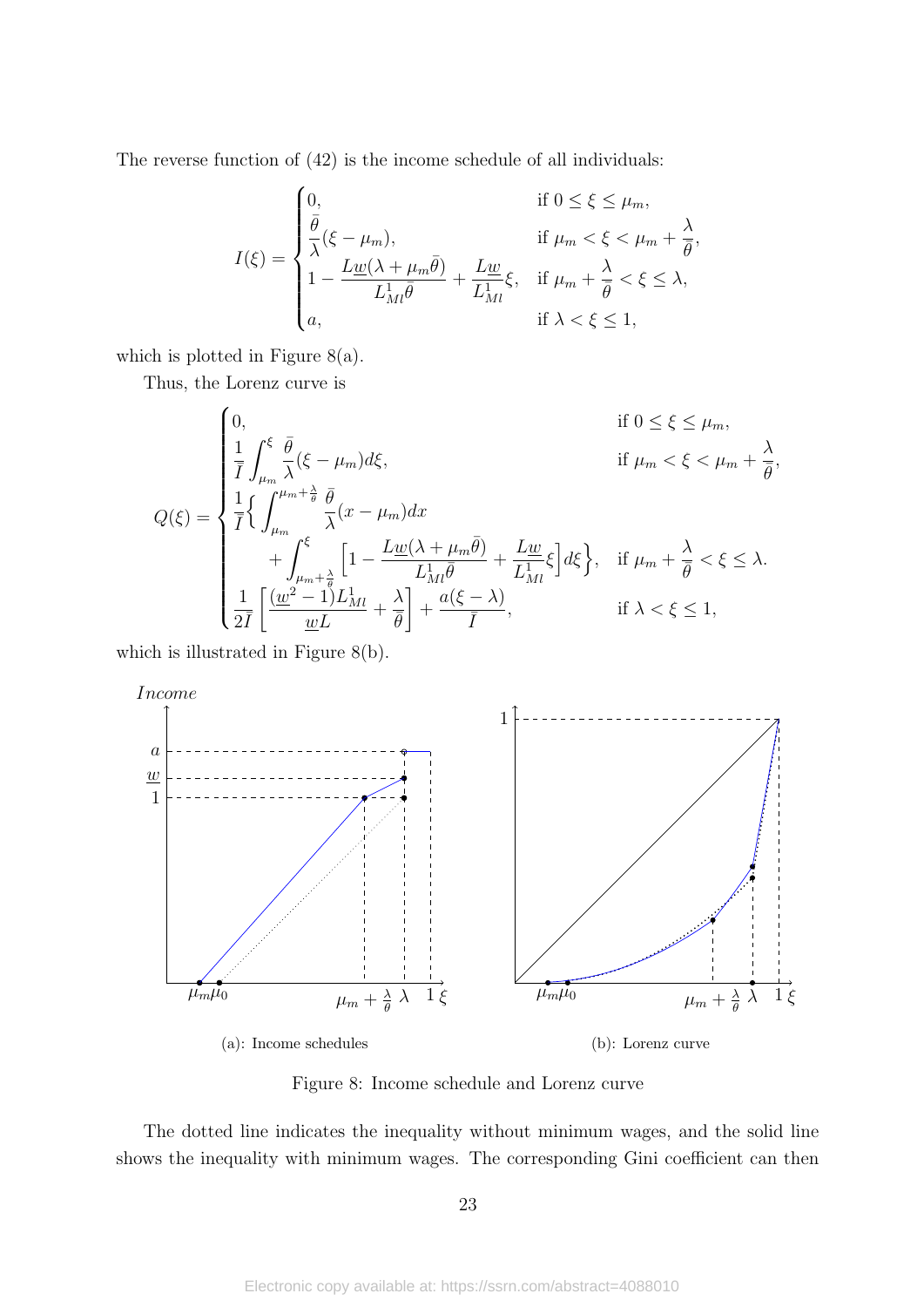

Figure 9: Gini coefficient

be calculated as

Gini =1 - 2 
$$
\int_0^1 Q(\xi) d\xi
$$
  
\n=2 $\lambda$  - 1 +  $\frac{2[a\bar{\theta}\underline{w}L(1-\lambda)^2 - \lambda(\underline{w}-1)L_M^1]}{\bar{\theta}L_M^1(\underline{w}^2 - 1) + \underline{w}L[2a\bar{\theta}(1-\lambda) + \lambda]}$   
\n-  $\frac{2[\lambda^2\underline{w}^2L^2 + \bar{\theta}^2(\underline{w}^3 - 3\underline{w} + 2)(L_M^1)^2]}{3\bar{\theta}\underline{w}L\{\bar{\theta}L_M^1(\underline{w}^2 - 1) + \underline{w}L[2a\bar{\theta}(1-\lambda) + \lambda]\}}.$  (43)

Substituting  $L<sup>1</sup><sub>Ml</sub>$  of (21) into (43) and taking its derivative with respect to <u>w</u> at  $\underline{w} = 1$ , we obtain

$$
\frac{d\mbox{Gini}}{d\underline{w}}\bigg|_{\underline{w}=1}=-\frac{2L_M^1}{3L[2a\bar\theta(1-\lambda)+\lambda]^2}[6a\bar\theta^2(1-\lambda)^2+6a\bar\theta\lambda(1-\lambda)+\lambda^2]<0.
$$

Thus, a low minimum wage decreases inequality again. Compared with Proposition 2, in the model of working costs, the antipoverty effects of a low minimum wage always happen without any additional condition regarding *α*.

We conduct a simulation to see how the minimum wage changes the Gini coefficient in the case of working costs, using the following parameters:

$$
\alpha = 2, \eta = 5, \gamma = 0.001, a = 2, L = 100000, \kappa = 2, c_M = 0.01, \lambda = 0.99, \bar{\theta} = 1.6.
$$

It is easily verified that these parameters satisfy assumptions (5), (6), (7), (8), and (34). Noting that  $\bar{\theta} = 1.6 < a = 2 < (c_M/c_{lD}^0)^{(\kappa+2)/\kappa} \approx 4.56435$  holds, the upper bound of <u>*w*</u> is 1*.*6. The result is plotted in Figure 9. We observe that a low minimum wage decreases the inequality, but a high minimum wage may not be desirable. The nonmonotonic property observed in Figure 5 is robust when working costs are incorporated.

## **5 Conclusion**

We analyze the efficiency of a minimum wage policy in a closed economy with heterogeneous workers using a general-equilibrium framework. We show that a country can

24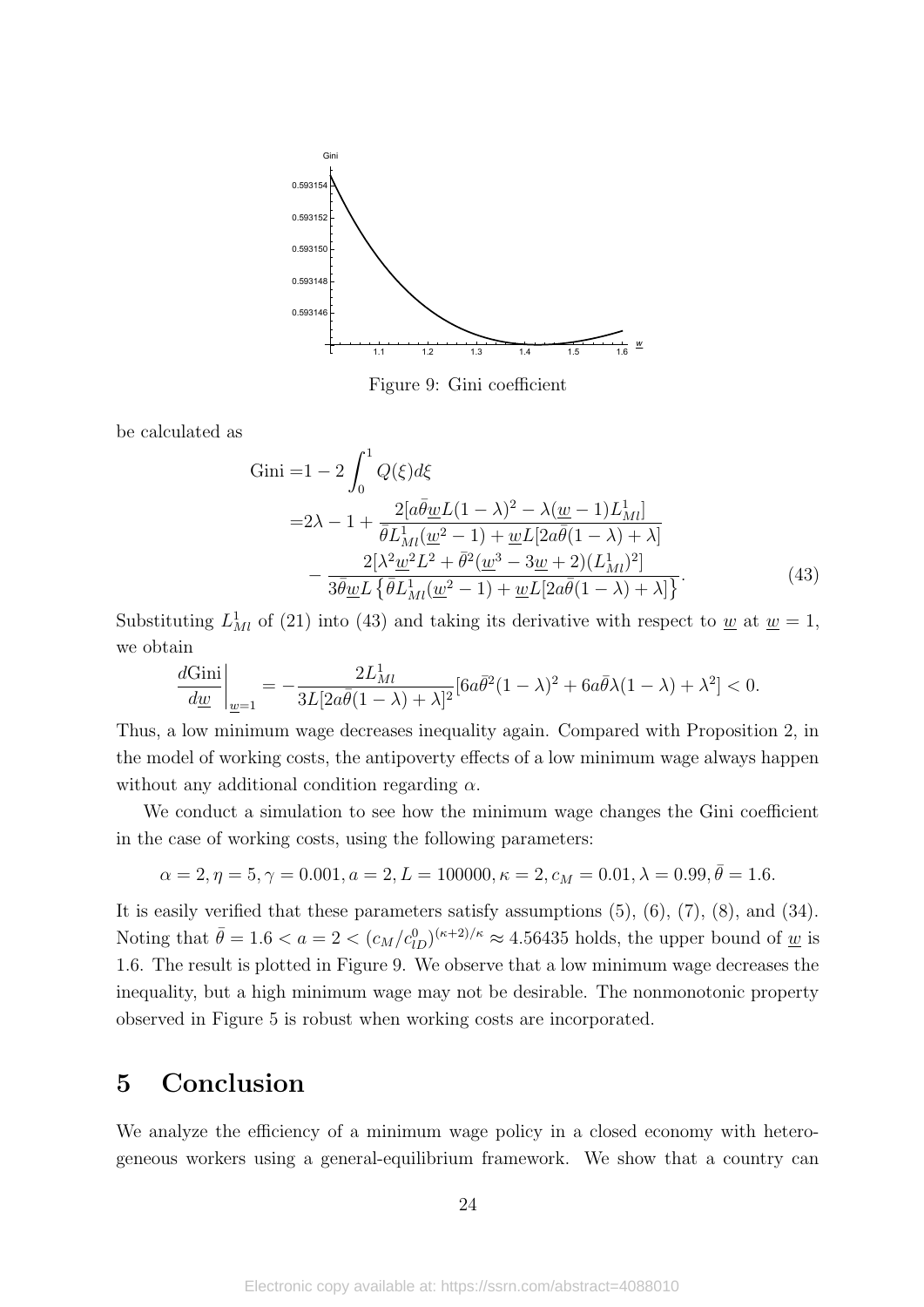gain from a minimum wage policy from the viewpoint of the goods market. Under the market equilibrium, the firm selection is weaker than that in the social optimum. The new selection effect under minimum wages is more efficient. The market distortions are reduced; therefore, welfare is increased. Moreover, we investigate the desirability of minimum wages in terms of inequality. The Gini coefficient decreases if the demand intensity for the manufactured varieties is large. Finally, we discuss the effects of minimum wages on unemployment rates using an alternative model with working costs. It is shown that a minimum wage reduces the unemployment rate by encouraging more low-skilled workers to search for jobs. The desirability in terms of welfare and inequality remains true when working costs are included in the model.

### **ACKNOWLEDGEMENTS**

Zeng acknowledges the financial support from JSPS KAKENHI of Japan (Grant numbers 20H01485).

# **DISCLOSURE**

The authors have no financial arrangements that might give rise to conflicts of interest with respect to the research reported in this paper. The views expressed here are solely those of the authors and do not reflect those of any institution with which they are affiliated.

## **References**

- Ahlfeldt, G. M., Roth, D., and Seidel, T., 2022. Optimal minimum wages. CEPR Discussion Paper 16913.
- Allegretto, S. A., Dube, A., and Reich, M., 2011. Do minimum wages really reduce teen employment? Accounting for heterogeneity and selectivity in state panel data. *Industrial Relations: A Journal of Economy and Society* 50(2), 205-240.
- Allen, S., 1987. Taxation, redistribution, and the minimum wage: a theoretical analysis. *Quarterly Journal of Economics*101, 477-489.
- Bagwell, K., Lee, S. H., 2020. Trade policy under monopolistic competition with firm selection. *Journal of International Economics* 127, 103379.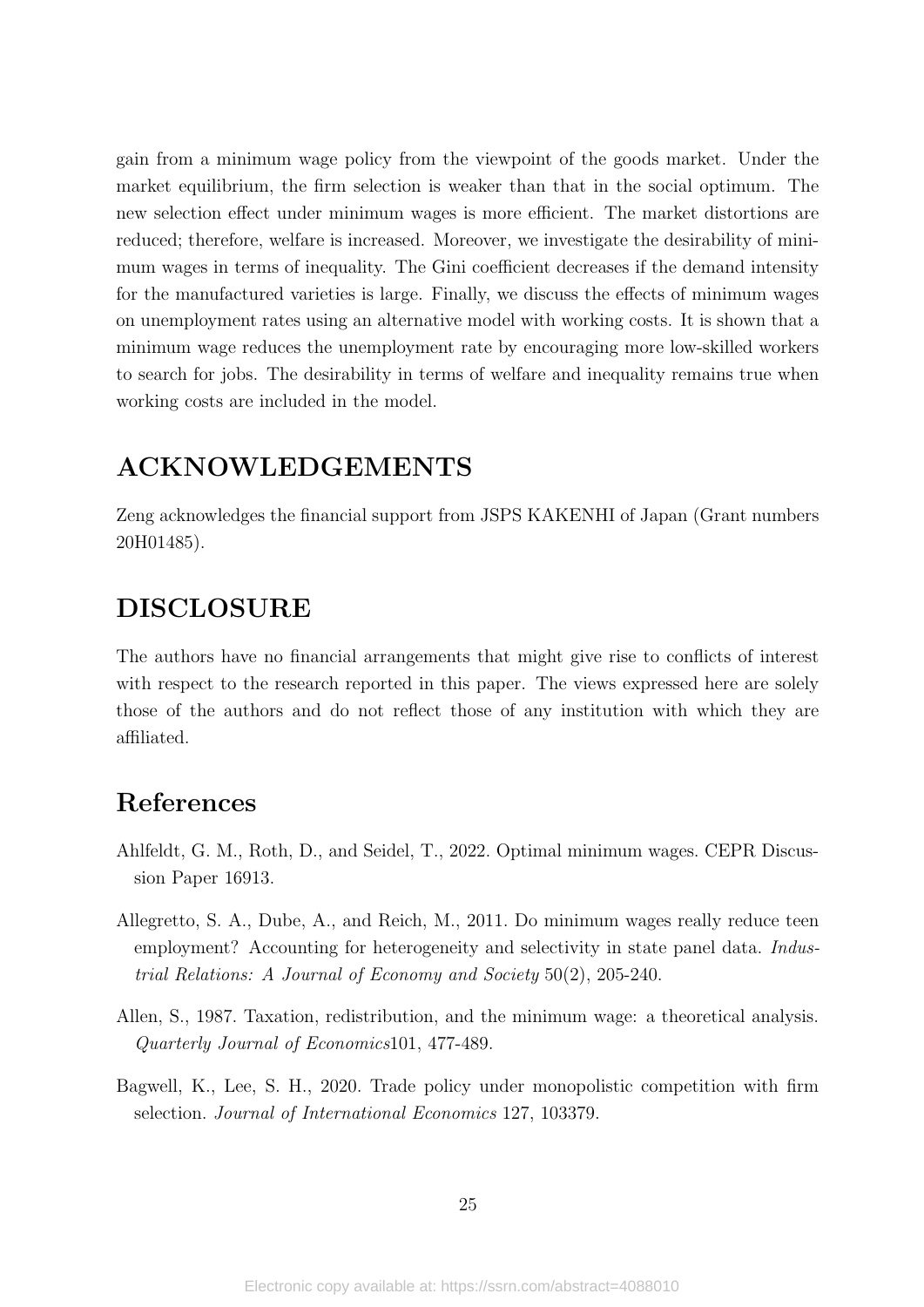- Bai, X., Chatterjee, A., Krishna, K., and Ma, H., 2021. Trade and minimum wages in general equilibrium: Theory and evidence. *Journal of International Economics* 133, 103535.
- Behrens, K., Mion, G., Murata, Y., and Suedekum, J., 2020. Quantifying the gap between equilibrium and optimum under monopolistic competition. *The Quarterly Journal of Economics* 135(4), 2299-2360.
- Berger, D. W., Herkenhoff, K. F., and Mongey, S. (2022). Minimum Wages, Efficiency and Welfare. NBER working paper 29662.
- Bhaskar, V., Manning, A., and To, T., 2002. Oligopsony and monopsonistic competition in labor markets. *Journal of Economic Perspectives* 16(2), 155-174.
- Boadway, R., Cuff, K., 2001. A minimum wage can be welfare-improving and employmentenhancing. *European Economic Review* 45, 553-576.
- Card, D., Krueger, A. B., 1994. Minimum wages and employment: A case study of the fast-food industry in New Jersey and Pennsylvania. *American Economic Review* 84(4), 772-93.
- Card, D., Krueger, A. B., 2000. Minimum wages and employment: A case study of the fast-food industry in New Jersey and Pennsylvania: Reply. *American Economic Review* 90(5), 1397-1420.
- Cengiz, D., Dube, A., Lindner, A. and Zipperer, B., 2019. The effect of minimum wages on low-wage jobs. *The Quarterly Journal of Economic* 134(3), 1405-1454.
- Clemens, J., Kahn, L. B., and Meer, J., 2021. Dropouts need not apply? The minimum wage and skill upgrading. *Journal of Labor Economics* 39(S1), S107-S149.
- Clemens, J., Strain, M. R., 2021. The heterogeneous effects of large and small minimum wage changes: Evidence over the short and medium run using a pre-analysis plan. NBER working paper 29264.
- Clemens, J., Wither, M., 2019. The minimum wage and the Great Recession: Evidence of effects on the employment and income trajectories of low-skilled workers. *Journal of Public Economics* 170, 53-67.
- David, H., Manning, A., and Smith, C. L., 2016. The contribution of the minimum wage to US wage inequality over three decades: a reassessment. *American Economic Journal: Applied Economics* 8(1), 58-99.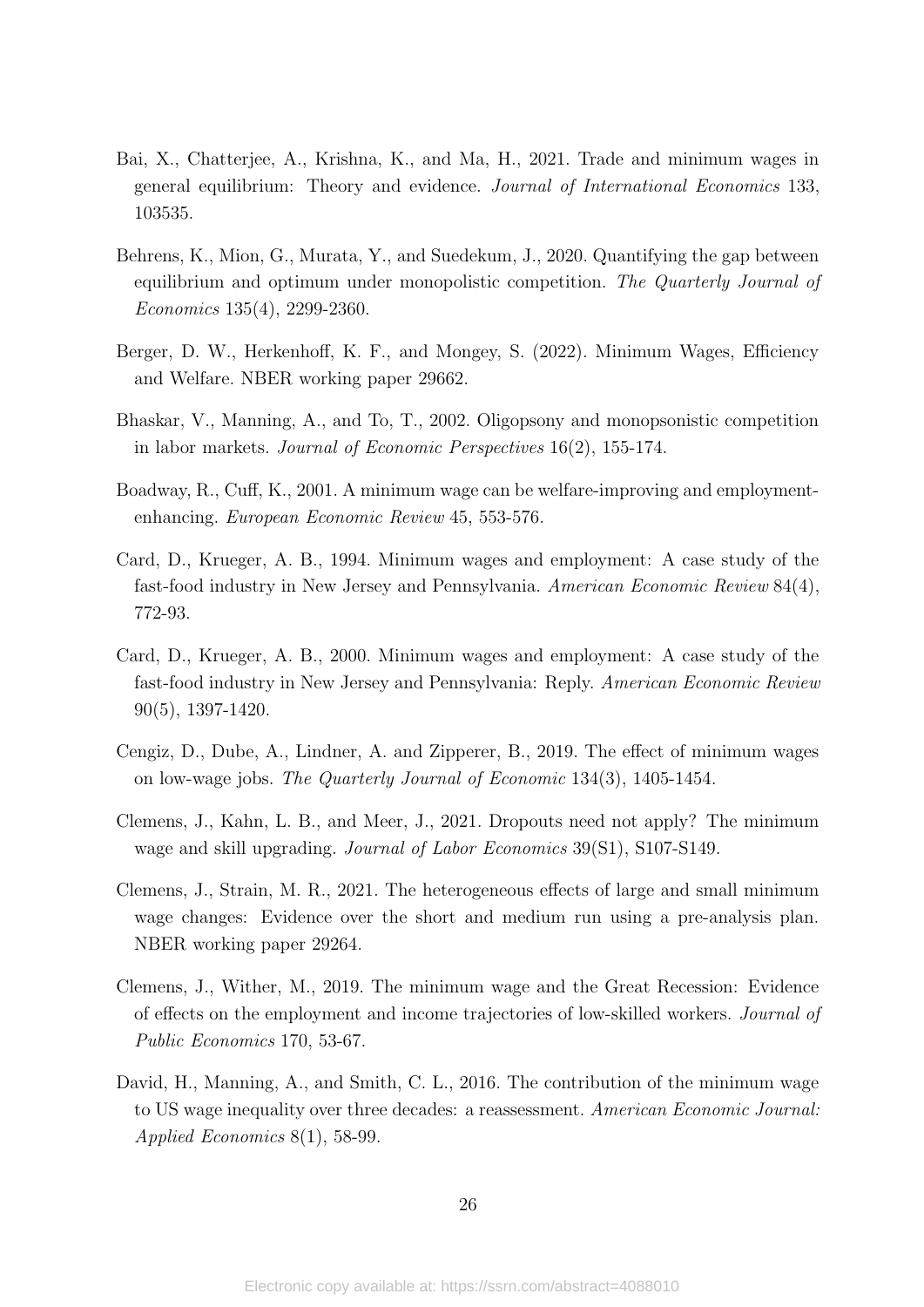- DiNardo, J., Fortin, N. M., and Lemieux, T., 1996. Labor Market Institutions and the Distribution of Wages, 1973-1992: A Semiparametric Approach. *Econometrica* 64(5), 1001-1044.
- Dhingra, S., Morrow, J., 2019. Monopolistic competition and optimum product diversity under firm heterogeneity. *Journal of Political Economy* 127(1), 196-232.
- Dube, A., 2019. Minimum wages and the distribution of family incomes. *American Economic Journal: Applied Economics* 11(4), 268-304.
- Dreze, J., Gollier, C., 1993. Risk sharing on the labour market and second-best wage rigidity. *European Economic Review* 37, 1457-1482.
- Dube, A., Lester, T. W., and Reich, M., 2010. Minimum wage effects across state borders: Estimates using contiguous counties. *The review of economics and statistics* 92(4), 945- 964.
- Dube, A., Lester, T. W., and Reich, M., 2016. Minimum wage shocks, employment flows, and labor market frictions. *Journal of Labor Economics* 34(3), 663-704.
- Dube, A., Naidu, S., and Reich, M., 2007. The economic effects of a citywide minimum wage. *ILR Review* 60(4), 522-543.
- Dustmann, C., Lindner, A., Schonberg, U., Umkehrer, M., and Vom Berge, P., 2022. Reallocation effects of the minimum wage. *The Quarterly Journal of Economics* 137(1), 267-328.
- Flinn, J. C., 2011. The Minimum Wage and Labor Market Outcomes. Cambridge, MA: MIT Press.
- Gerritsen, A., Jacobs, B., 2020. Is a minimum wage an appropriate instrument for redistribution?. *Economica* 87(347), 611-637.
- Gramlich, E. M., Flanagan, R. J., Wachter, M. L., 1976. Impact of minimum wages on other wages, employment, and family incomes. *Brookings Papers on Economic Activity* 409-461.
- Guesnerie, R., Roberts, K., 1987. Minimum wage legislation as a second best policy. *European Economic Review* 31, 490-498.
- Kohl, M., 2020. Redistribution, selection, and trade.*Journal of International Economics* 122, 103255.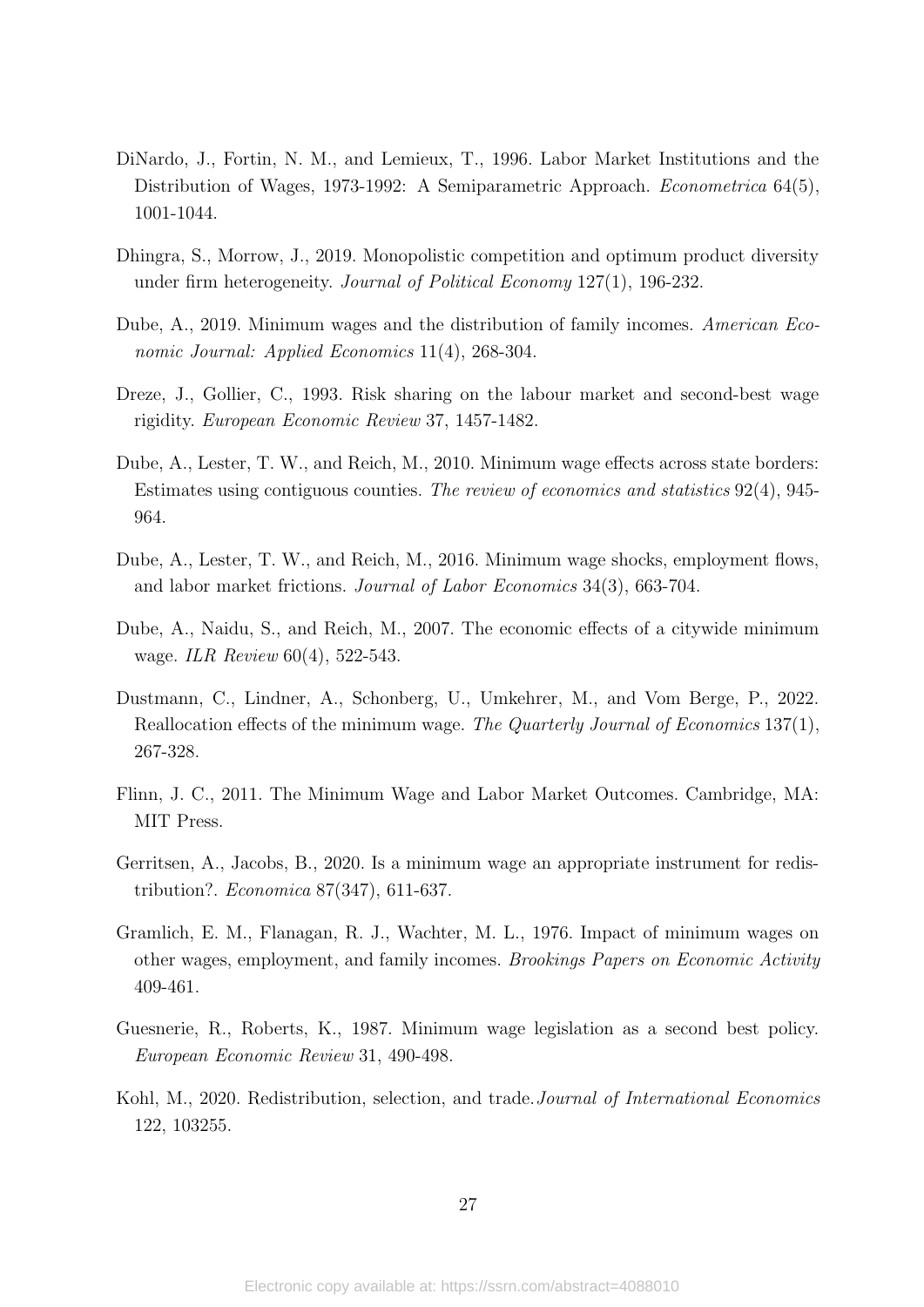- Lavecchia, A. M., 2020. Minimum wage policy with optimal taxes and unemployment. *Journal of Public Economics* 190, 104228
- Lee, D. S. (1999). Wage inequality in the United States during the 1980s: Rising dispersion or falling minimum wage?. *The Quarterly Journal of Economics* 114(3), 977-1023.
- Lee, D., Saez, E., 2012. Optimal minimum wage policy in competitive labor markets. *Journal of Public Economics* 96(9-10), 739-749.
- MaCurdy, T., 2015. How effective is the minimum wage at supporting the poor?. *Journal of Political Economy* 123(2), 497-545.
- Marceau, N., Boadway, R., 1994. Minimum wage legislation and unemployment insurance as instruments for redistribution. *Scandinavian Journal of Economics* 96, 67-81.
- Melitz, M. J., Ottaviano, G. I., 2008. Market Size, Trade, and Productivity. *Review of Economic Studies* 75, 295-316.
- Mincer, J., 1976. Unemployment effects of minimum wages. *Journal of Political Economy* 84(4, Part 2), S87-S104.
- Neumark, D., Cunningham, W., and Siga, L., 2006. The effects of the minimum wage in Brazil on the distribution of family incomes: 1996-2001. *Journal of Development Economics* 80(1), 136-159.
- Nocco, A., Ottaviano, G. I., Salto, M., 2014. Monopolistic competition and optimum product selection. *American Economic Review* 104(5), 304-09.
- Rebitzer, J. B., Taylor, L. J., 1995. The consequences of minimum wage laws some new theoretical ideas. *Journal of Public Economics* 56(2), 245-255.
- Simon, A., and Wilson, M., 2021. Optimal minimum wage setting in a federal system. *Journal of Urban Economics* 123, 103336.
- Van Den Berg, G. J., 2003. Multiple equilibria and minimum wages in labor markets with informational frictions and heterogeneous production technologies.*International Economic Review* 44(4), 1337-1357.
- Welch, F., 1974. Minimum wage legislation in the United States. *Economic Inquiry* 12(3):285-318.
- Zavodny, M., 2000. The effect of the minimum wage on employment and hours. *Labour Economics* 7(6), 729-750.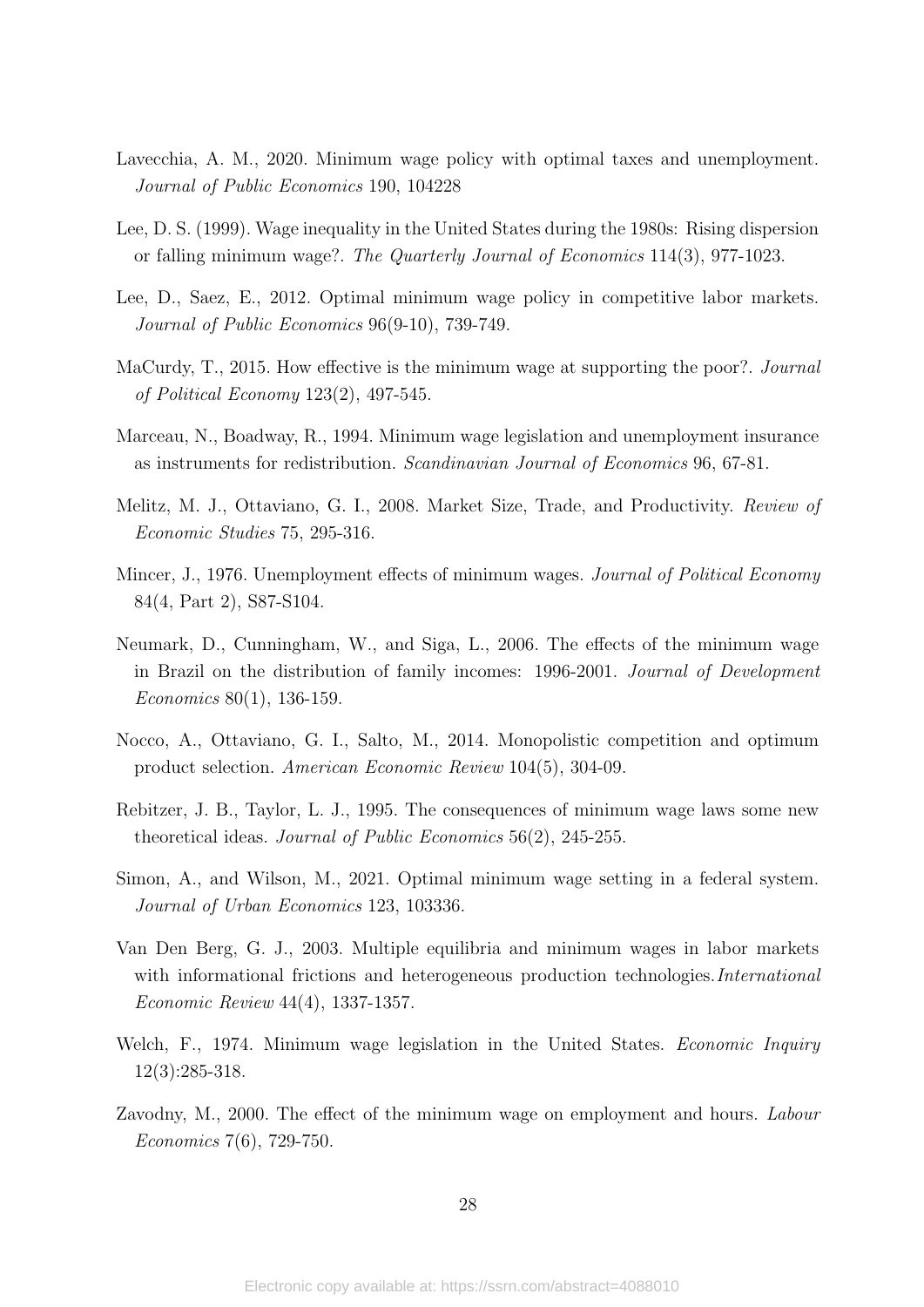## **Appendices**

# **A. Proof of (30)**

The inequality

$$
\frac{(\kappa+1)(\kappa+2)}{2\kappa}\alpha^2 - (3+2\kappa)\alpha c_{lD}^0 + 2(1+\kappa)(c_{lD}^0)^2
$$
  
= 2(1+\kappa)\left[c\_{lD}^0 - \frac{3+2\kappa}{4(1+\kappa)}\alpha\right]^2 + \alpha^2\frac{8+11\kappa+4\kappa^2}{8\kappa(1+\kappa)}  
> 0

leads to

$$
\frac{\alpha^2(\kappa+1)(\kappa+2)}{2\kappa} > c_{lD}^0[(3+2\kappa)\alpha - 2(1+\kappa)c_{lD}^0].
$$
\n(A.1)

Then (29) gives

$$
\frac{dW_{Ml}}{d\underline{w}}\Big|_{\underline{w}=1} = 1 - \frac{c_{lD}^0 \kappa}{2\eta(\kappa+2)^2} [(3+2\kappa)\alpha - 2(1+\kappa)c_{lD}^0] > 1 - \frac{2\kappa c_{lD}^0}{\alpha^2(\kappa+1)(\kappa+2)} [(3+2\kappa)\alpha - 2(1+\kappa)c_{lD}^0] > 0,
$$

where the first inequality is from  $(7)$  and the second inequality is from  $(A.1)$ .

# **B. The derivation of (42)**

First, noting that only unemployed workers have income 0, we have  $\xi(0) = [0, \mu_m]$ , where  $\mu_m$  is the unemployment rate.

Second, we consider the situation of  $I \in (0,1]$ . The working costs of low-skilled workers are randomly drawn from a uniform distribution, which implies that the net income of low-skilled workers within a sector is also drawn from a uniform distribution. In sector M, the net income range of low-skilled workers is  $(0, w]$ . Accordingly, the number of workers whose net income is smaller than *I* is  $L^1_M I/\underline{w}$  in sector M. Similarly, the number of workers whose net income is smaller than *I* is  $L_{Al}^{wc}I$  in sector A, where  $L_{Al}^{wc}$  is given by (37). Combining the working labor in two sectors and the unemployed labor,  $\xi(I)$  is given by

$$
\xi(I) = \mu_m + \frac{L_{Ml}^1}{\underline{w}L} + \left(\frac{\lambda}{\overline{\theta}} - \frac{L_{Ml}^1}{\underline{w}L}\right)I = \mu_m + \frac{\lambda}{\overline{\theta}}I, \quad \text{if } I \in (0, 1].
$$